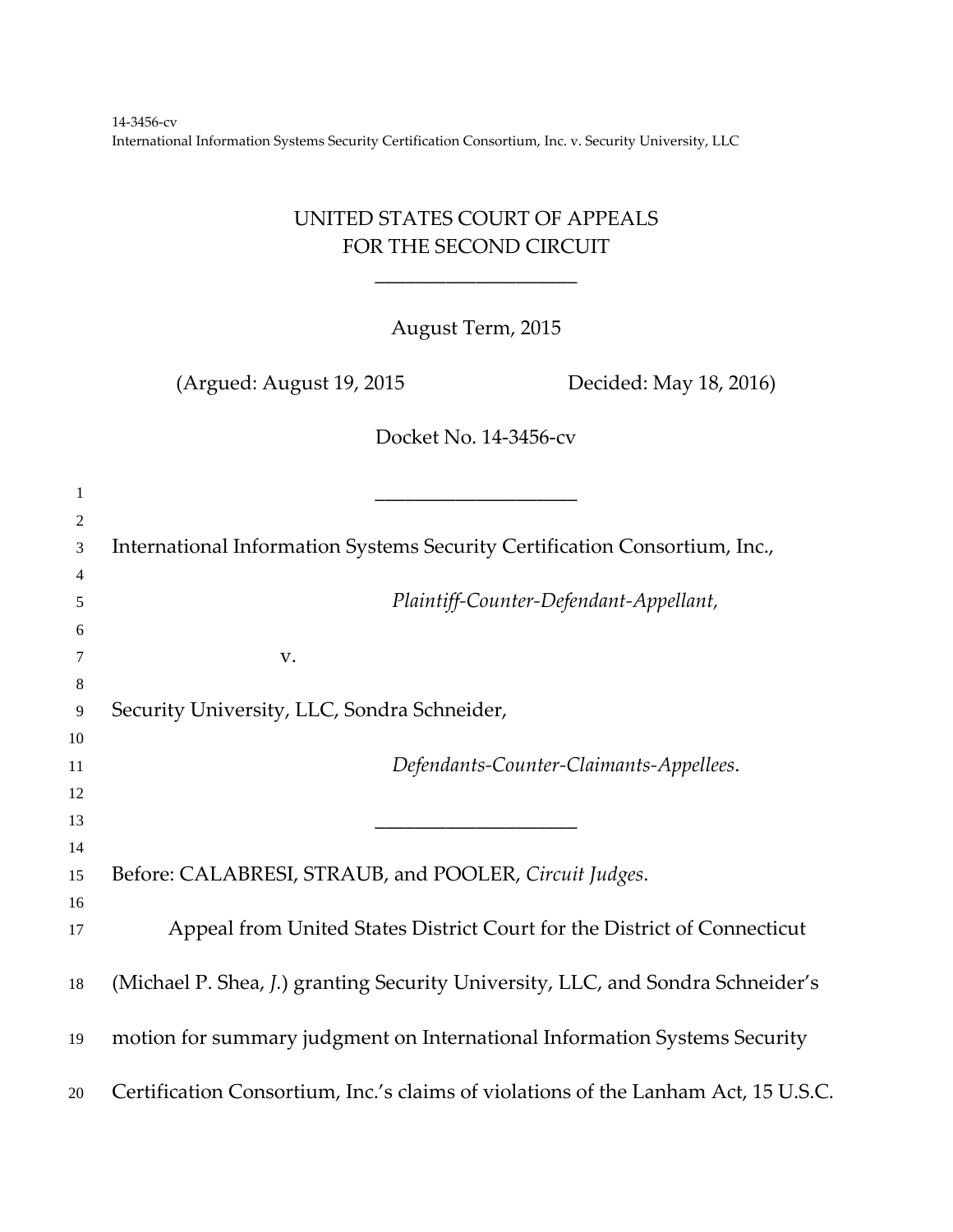§ 1051 et seq., including infringement, false designation of origin and false advertising, and trademark dilution, and on its claims for violations of the Connecticut Unfair Trade Practices Act, Conn. Gen. Stat. § 42‐110a et seq., on the grounds that defendants' use of the certification mark was permissible under the doctrine of "nominative fair use" and that plaintiff's mark is not famous for the purpose of trademark dilution.

We hold that the district court erred in considering source confusion to be the only type of confusion relevant in an infringement claim, and failing to give serious consideration to, for example, confusion as to sponsorship, affiliation, or connection. We hold that the district court further erred in failing to consider that a certification mark can be infringed by a duly certified individual. Finally, we hold that the district court erred in applying solely the Ninth Circuit's test for nominative fair use, instead of applying our Court's *Polaroid* test. Having considered other circuits' nominative fair use tests, as well as our own prior treatment of cases involving nominative use of marks, we hold that nominative fair use is not an affirmative defense to a claim of infringement under the Lanham Act. We further hold that in nominative use cases, in addition to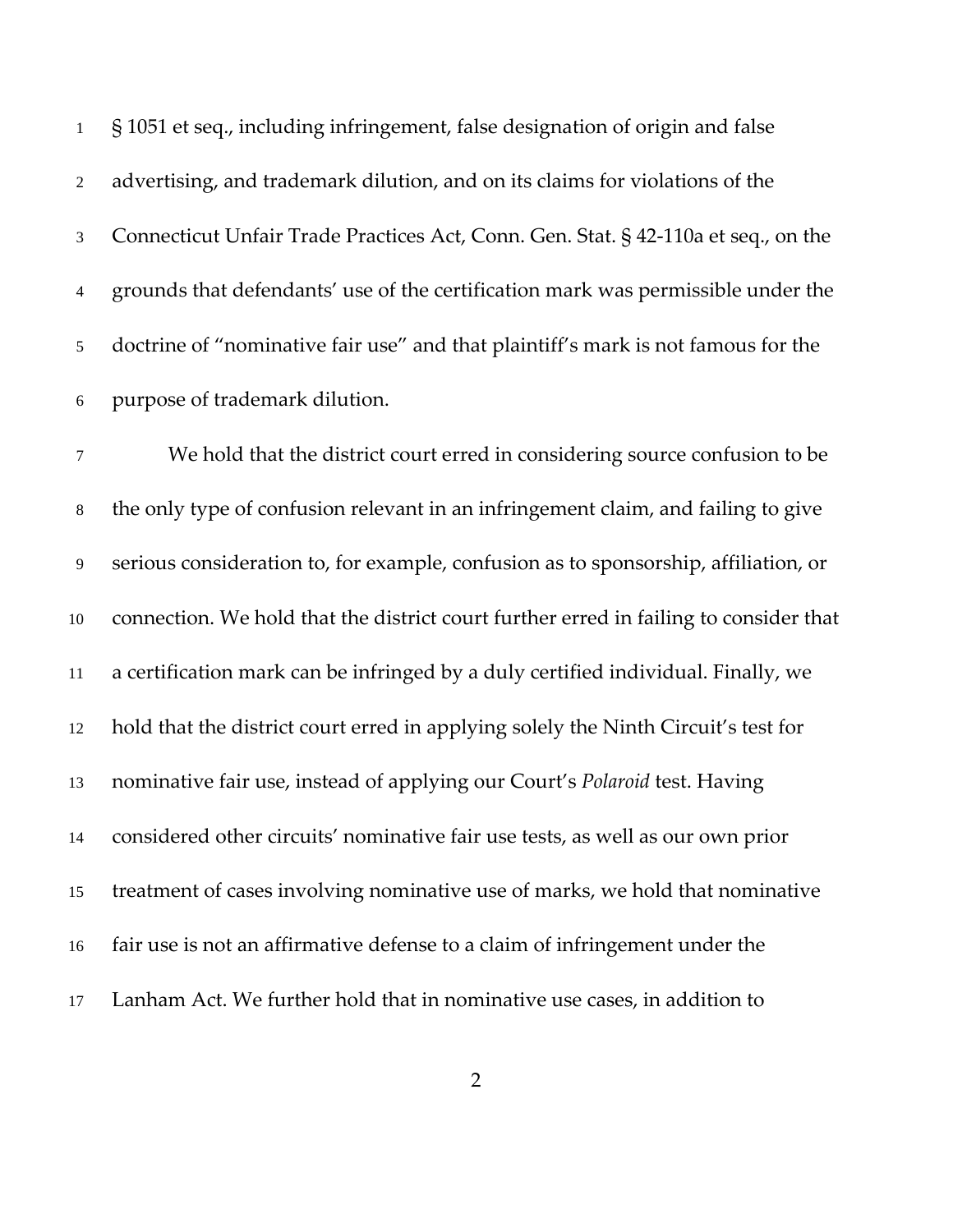| $\mathbf{1}$   | considering the Polaroid factors, courts are to consider (1) whether the use of the |
|----------------|-------------------------------------------------------------------------------------|
| $\overline{2}$ | plaintiff's mark is necessary to describe both the plaintiff's product or service   |
| 3              | and the defendant's product or service, that is, whether the product or service is  |
| 4              | not readily identifiable without use of the mark; (2) whether the defendant uses    |
| 5              | only so much of the plaintiff's mark as is necessary to identify the product or     |
| $\sqrt{6}$     | service; and (3) whether the defendant did anything that would, in conjunction      |
| $\tau$         | with the mark, suggest sponsorship or endorsement by the plaintiff holder, that     |
| $8\,$          | is, whether the defendant's conduct or language reflects the true or accurate       |
| 9              | relationship between plaintiff's and defendant's products or services.              |
| $10\,$         | Accordingly, we vacate the district court's grant of summary judgment on            |
| 11             | the infringement, false designation of origin and false advertising, and unfair     |
| 12             | competition claims, and remand for further proceedings consistent with this         |
| 13             | opinion. We affirm the grant of summary judgment on the trademark dilution          |
| 14             | claims, which ruling was not challenged on appeal.                                  |
| 15             | Affirmed in part, vacated in part, and remanded.                                    |
| 16             |                                                                                     |
| 17             | FATIMA LAHNIN (DAMIAN K. GUNNINGSMITH, on                                           |
| 18             | the brief), Carmody Torrance Sandak & Hennessey LLP,                                |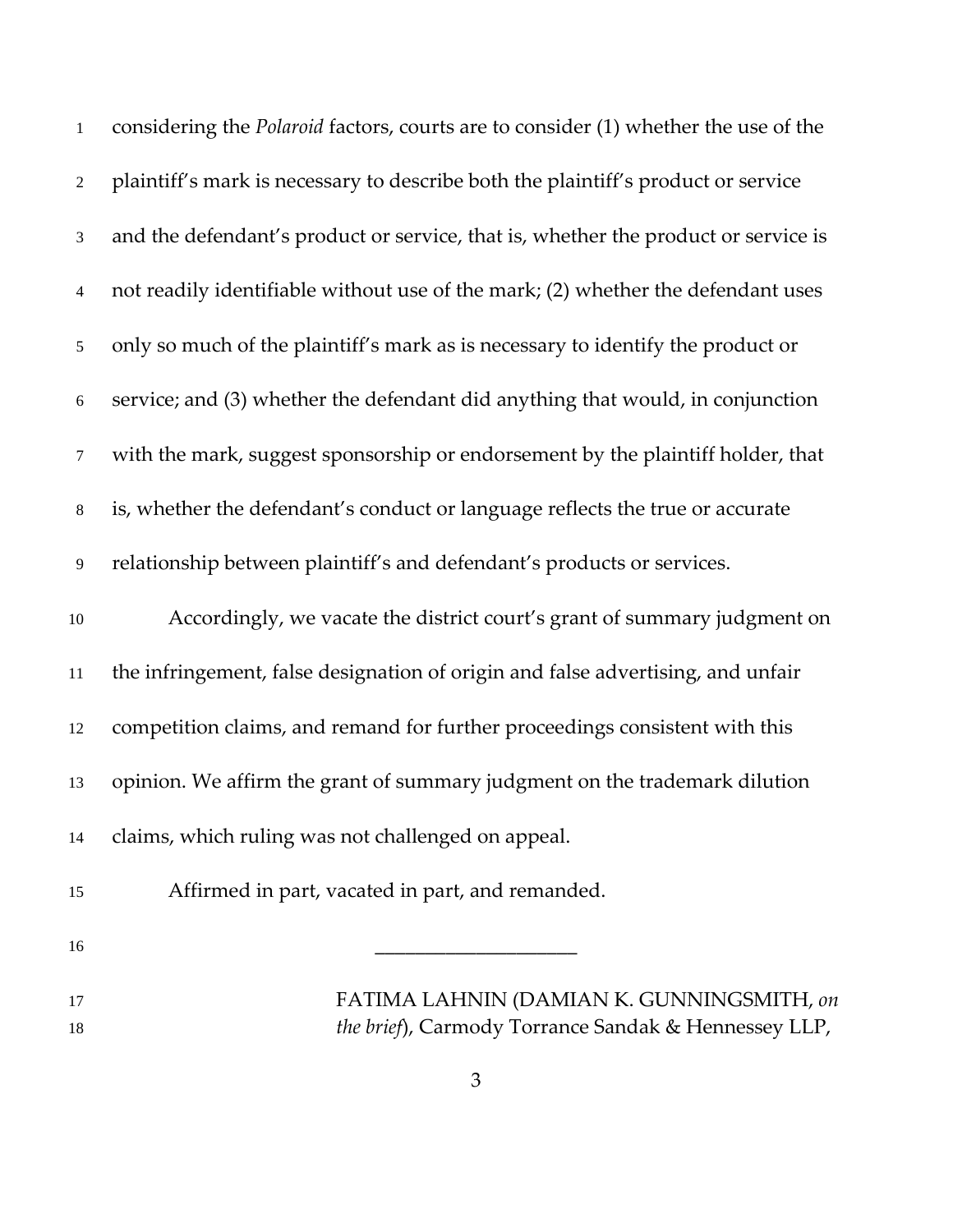| $\mathbf{1}$<br>$\overline{2}$ | New Haven, CT, for Plaintiff-Counter-Defendant-<br>Appellant.                           |
|--------------------------------|-----------------------------------------------------------------------------------------|
| 3                              |                                                                                         |
| 4                              | WM. TUCKER GRIFFITH, McCormick, Paulding &                                              |
| 5                              | Huber, Hartford, CT, for Defendants-Counter-Claimants-                                  |
| 6                              | Appellees.                                                                              |
| 7                              |                                                                                         |
| 8                              | SYDNEY FOSTER, Attorney (MARK R. FREEMAN,                                               |
| 9                              | Attorney, BENJAMIN C. MIZER, Principal Deputy                                           |
| 10                             | Assistant Attorney General, on the brief), Civil Division,                              |
| 11                             | United States Department of Justice, Washington, DC;                                    |
| 12                             | (DEIRDRE M. DALY, United States Attorney, on the                                        |
| 13                             | brief), Office of the United States Attorney for the                                    |
| 14                             | District of Connecticut; (CHRISTINA J. HIEBER and                                       |
| 15                             | MARY BETH WALKER, Associate Solicitors, THOMAS                                          |
| 16                             | W. KRAUSE, Acting Solicitor, on the brief), United States                               |
| 17                             | Patent and Trademark Office, Alexandria, VA, for                                        |
| 18                             | Amicus Curiae United States Patent and Trademark Office.                                |
| 19                             |                                                                                         |
| 20                             | POOLER, Circuit Judge:                                                                  |
| 21                             | Plaintiff-appellant International Information Systems Security Certification            |
| 22                             | Consortium, Inc. ("ISC <sup>2"</sup> ) filed suit against defendants-appellees Security |
| 23                             | University ("SU") and Sondra Schneider, alleging that SU's use of ISC <sup>2'</sup> s   |
| 24                             | certification mark violated the Lanham Act, 15 U.S.C. § 1051 et seq., and               |
| 25                             | constituted infringement under 15 U.S.C. § 1114, false designation of origin and        |
| 26                             | false advertising under 15 U.S.C. § 1125(a), and trademark dilution under 15            |
| 27                             | U.S.C. $\S$ 1125(c), and that SU's use of the mark constituted unfair competition       |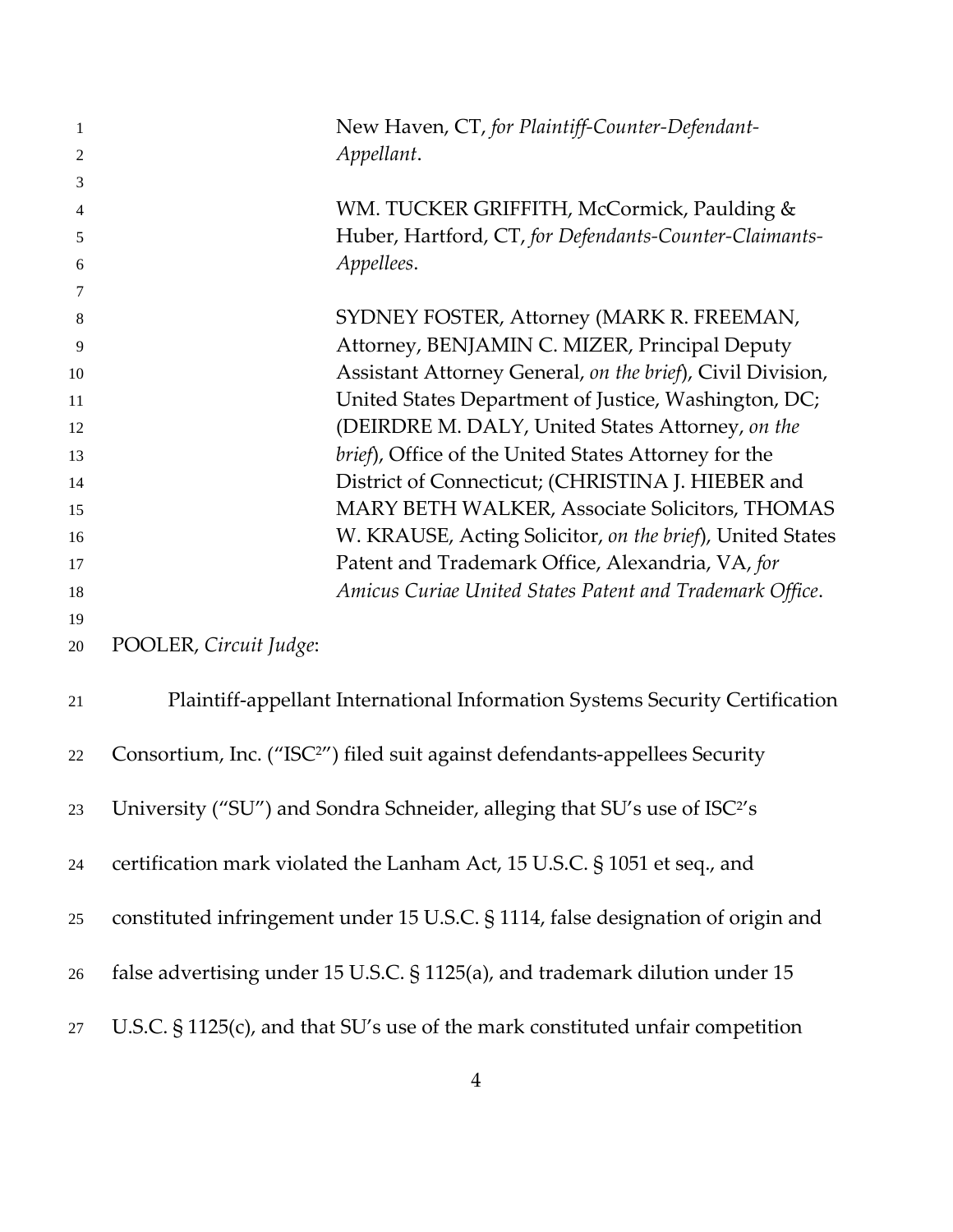| $\mathbf{1}$   | under the Connecticut Unfair Trade Practices Act, Conn. Gen. Stat. § 42-110a et             |
|----------------|---------------------------------------------------------------------------------------------|
| $\overline{2}$ | seq. ("CUTPA"). Following cross-motions for summary judgment, the district                  |
| 3              | court granted summary judgment to defendants on all grounds, holding that                   |
| $\overline{4}$ | defendants' use of the certification mark constituted nominative fair use under             |
| 5              | the Ninth Circuit's test, which our Court has not, to this point, adopted. Critical         |
| $\sqrt{6}$     | to its determination that defendants' use of the mark constituted nominative fair           |
| $\tau$         | use under the Ninth Circuit's test were the district court's misperceptions that            |
| $8\,$          | the only type of confusion relevant to an infringement claim was confusion as to            |
| 9              | source and that a certification mark could not be infringed by a duly certified             |
| 10             | individual.                                                                                 |
| $11\,$         | Having considered other circuits' nominative fair use tests as well as our                  |
| 12             | own prior treatment of claims involving nominative use, we hold that                        |
| 13             | nominative fair use is not an affirmative defense to a claim of infringement under          |
| 14             | the Lanham Act. We further hold that in cases involving nominative use, in                  |
| 15             | addition to considering the <i>Polaroid</i> factors, courts are to consider (1) whether the |
| 16             | use of the plaintiff's mark is necessary to describe both the plaintiff's product or        |
| 17             | service and the defendant's product or service, that is, whether the product or             |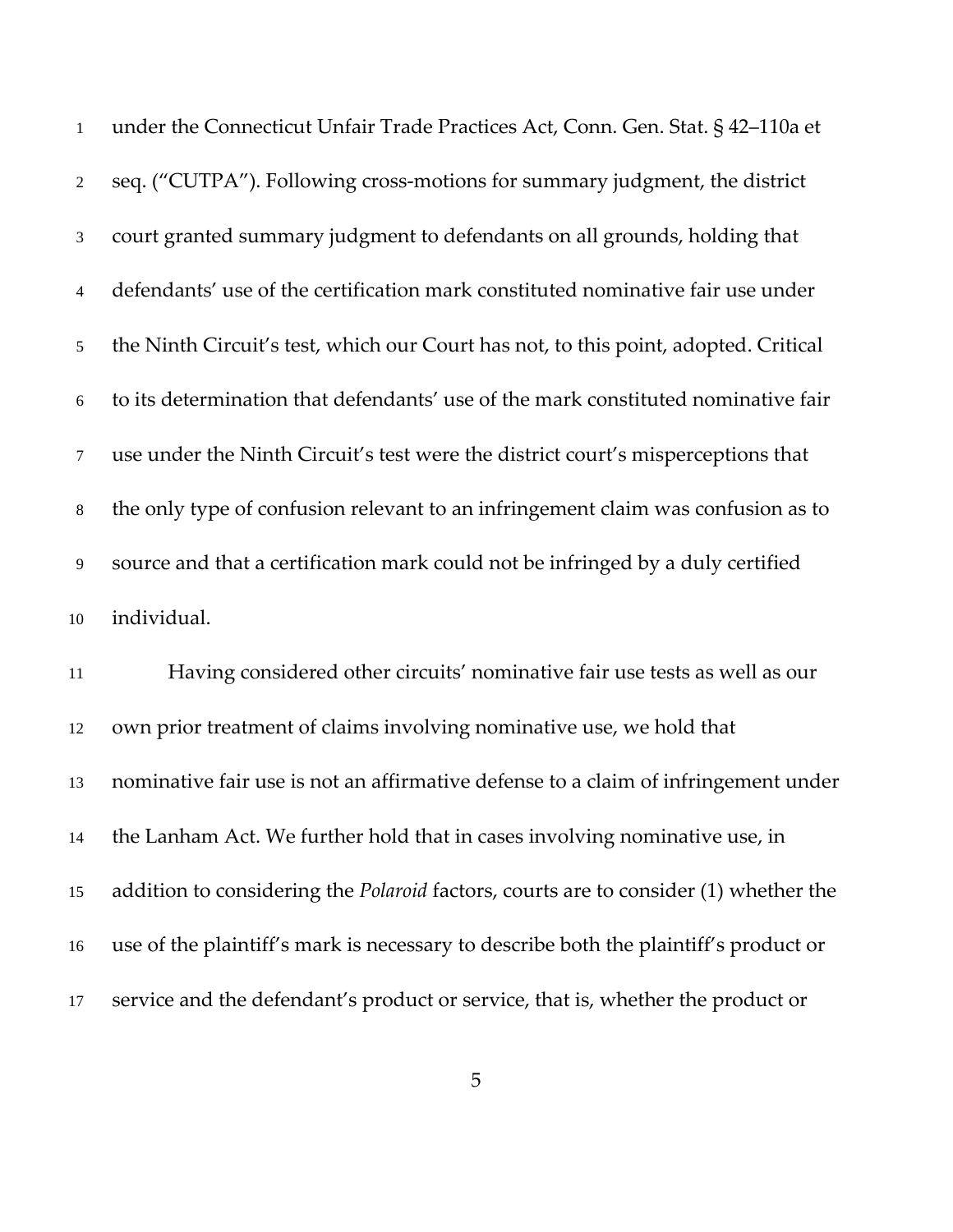| $\mathbf{1}$   | service is not readily identifiable without use of the mark; (2) whether the        |
|----------------|-------------------------------------------------------------------------------------|
| $\overline{2}$ | defendant uses only so much of the plaintiff's mark as is necessary to identify the |
| 3              | product or service; and (3) whether the defendant did anything that would, in       |
| 4              | conjunction with the mark, suggest sponsorship or endorsement by the plaintiff      |
| 5              | holder, that is, whether the defendant's conduct or language reflects the true or   |
| 6              | accurate relationship between plaintiff's and defendant's products or services.     |
| $\tau$         | When considering these factors, courts must be mindful of the different types of    |
| $8\,$          | confusion relevant to infringement claims, including confusion as to                |
| 9              | sponsorship, affiliation, or connection, as well as, when considering a             |
| $10\,$         | certification mark, the various ways such a mark can be infringed.                  |
| $11\,$         | Because the district court failed to consider the Polaroid factors and because      |
| 12             | its consideration of the relevant nominative fair use factors was based on          |
| 13             | incorrect assumptions, we vacate the district court's grant of summary judgment     |
| 14             | on the infringement claims. Accordingly, we also vacate the grant of summary        |
| 15             | judgement on the false designation of origin and false advertising claims, which    |
| 16             | the court decided on the same grounds as the infringement claims, and the           |
| 17             | CUTPA claims, which were dismissed because they were derivative of the              |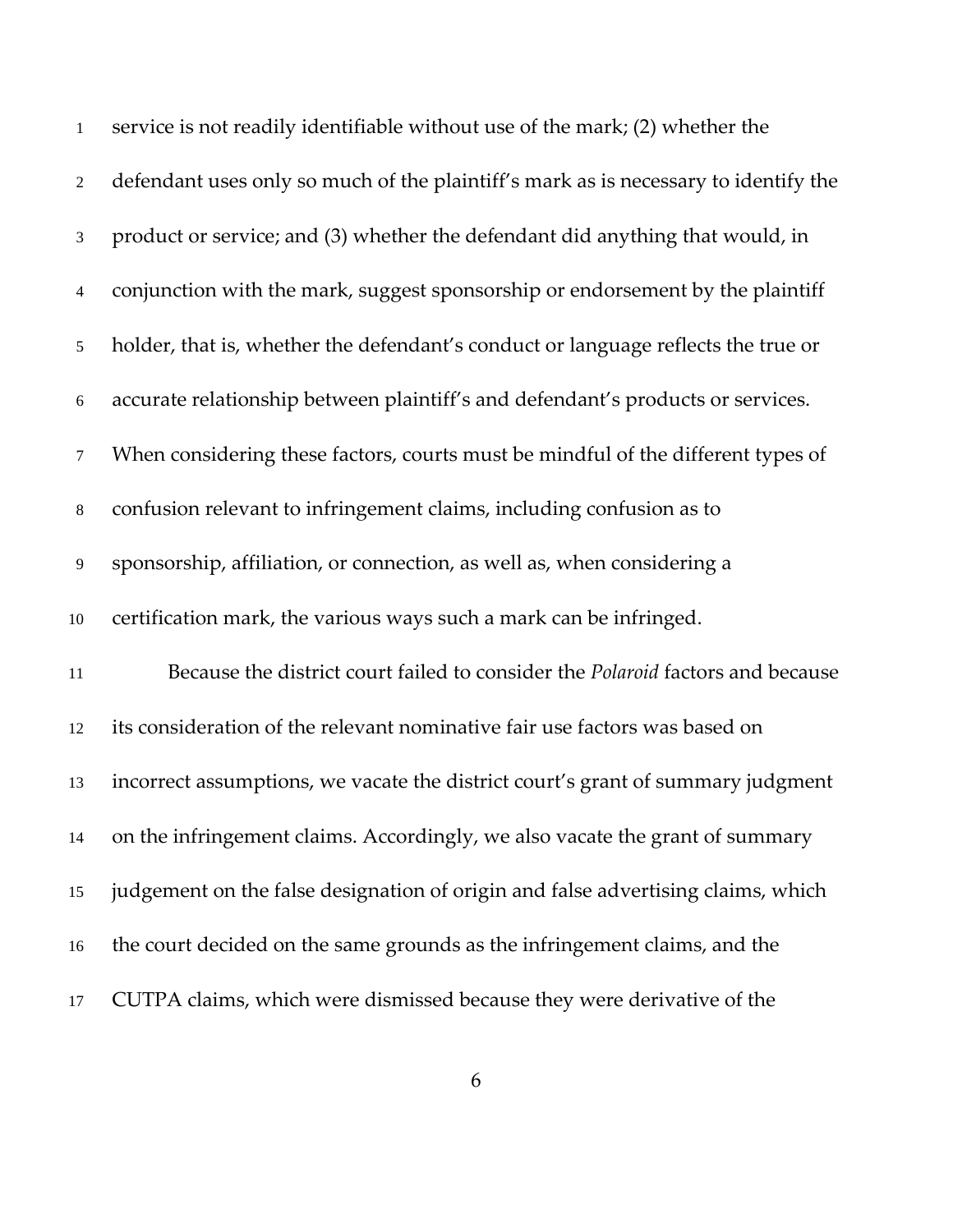| $\mathbf{1}$   | Lanham Act claims. We affirm the grant of summary judgment on the dilution                     |
|----------------|------------------------------------------------------------------------------------------------|
| $\overline{2}$ | claims, which ruling was not challenged on appeal. We remand for further                       |
| 3              | proceedings consistent with this opinion.                                                      |
| $\overline{4}$ | <b>BACKGROUND</b>                                                                              |
| 5              | I.<br>The CISSP® Mark                                                                          |
| 6              | ISC <sup>2</sup> 's Mark<br>A.                                                                 |
| 7              | ISC <sup>2</sup> is a non-profit organization that was formed in 1989 to develop               |
| $8\,$          | standards for the information security industry. In March 1990, ISC <sup>2</sup> developed a   |
| 9              | certification program and began using the certification mark "CISSP®" to denote                |
| 10             | a "Certified Information Systems Security Professional" who has met certain                    |
| 11             | requirements and standards of competency in the information security field,                    |
| 12             | including passing the CISSP® certification examination that ISC <sup>2</sup> administers.      |
| 13             | On March 18, 1997, the United States Patent and Trademark Office                               |
| 14             | registered ISC <sup>2</sup> 's CISSP® certification mark. The registration stated: "The        |
| 15             | [CISSP®] certification mark is used by persons authorized by the certifier [ISC <sup>2</sup> ] |
| 16             | to certify completion of appropriate work experience and/or successfully passing               |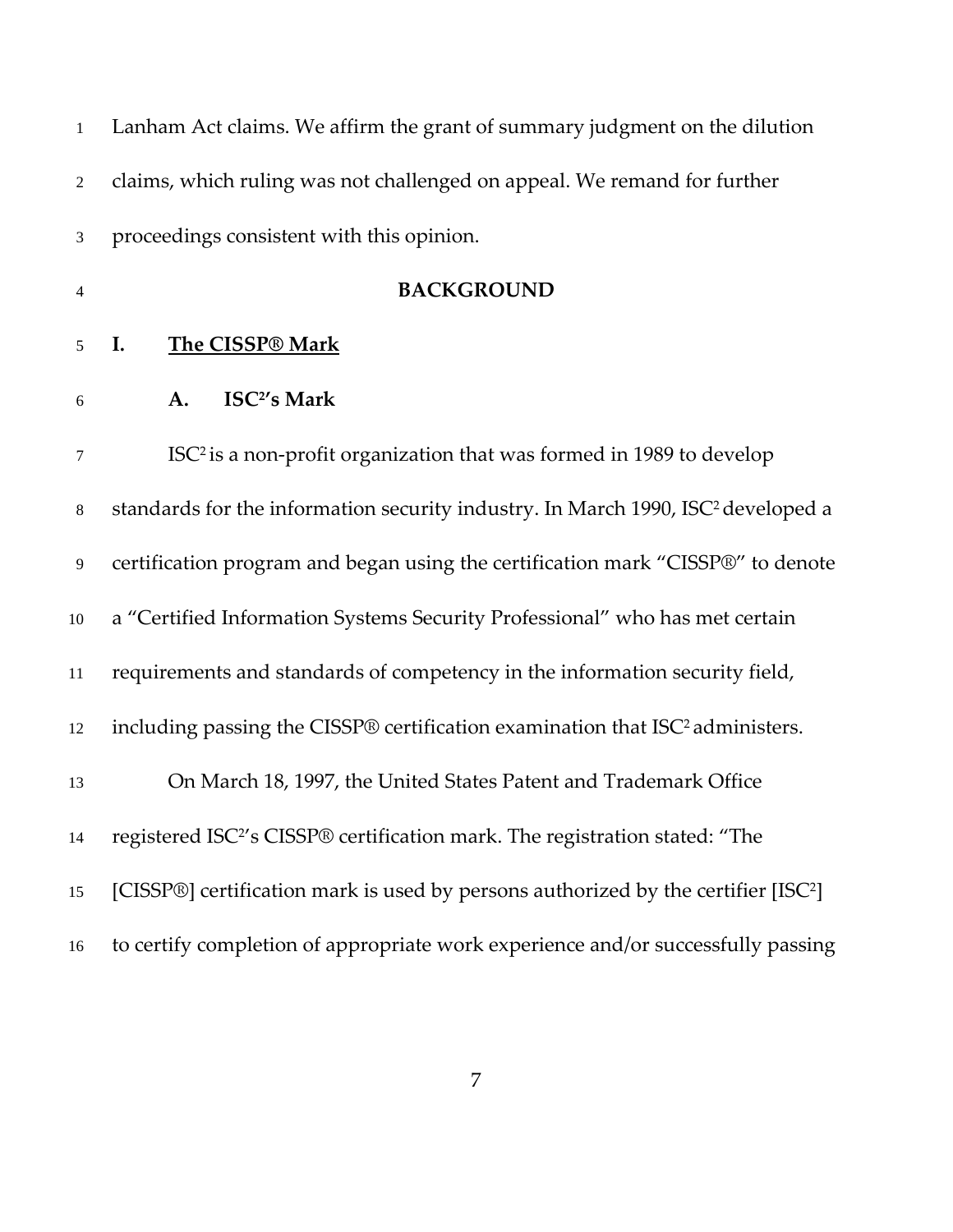examinations as established by the certifier in the field of security of information systems." App'x at 30.

 $\overline{a}$ 

### **B. SU's Alleged Infringement**

| $\overline{4}$ | SU is a for-profit company that was formed in 1999 by defendant-appellee                   |
|----------------|--------------------------------------------------------------------------------------------|
| 5 <sup>5</sup> | Sondra Schneider, a CISSP®-certified individual, to provide information security           |
| 6              | training. SU offers various classes, including a class to prepare individuals for          |
| $\tau$         | ISC <sup>2</sup> 's CISSP® certification examination. SU has used the CISSP® mark in       |
| 8              | connection with certification-specific training courses since 2001. It is undisputed       |
| 9              | that SU is allowed to use the CISSP® certification mark to indicate that its               |
| 10             | services are directed at preparing students for the CISSP® certification                   |
| 11             | examination. Furthermore, given the nature of ISC <sup>2'</sup> s certification mark, SU   |
| 12             | instructors may accurately identify themselves as being CISSP®-certified, so long          |
| 13             | as they follow ISC <sup>2'</sup> s regulations governing the use of the mark. <sup>1</sup> |

<sup>&</sup>lt;sup>1</sup> Upon meeting ISC<sup>2</sup>'s certification standards, ISC<sup>2</sup> licenses an individual to use the CISSP® mark in accordance with the "(ISC)2 ® Regulations Governing Use of Certification/Collective Marks." The Regulations provide that, in using the mark, certified individuals "*may not combine the Logo with any other object*, including, but not limited to, other logos, icons, words, graphics, photos, [or] slogans . . . (i.e., Mixing another Logo with the CISSP[®] Logo to create a variation.)" *Int'l Info. Sys. Sec. Certification Consortium, Inc. v. Sec. Univ., LLC*, No. 3:10‐CV‐01238 (MPS), WL 3891287, at \*2 (D. Conn. Aug. 7, 2014) (alterations in original) (emphasis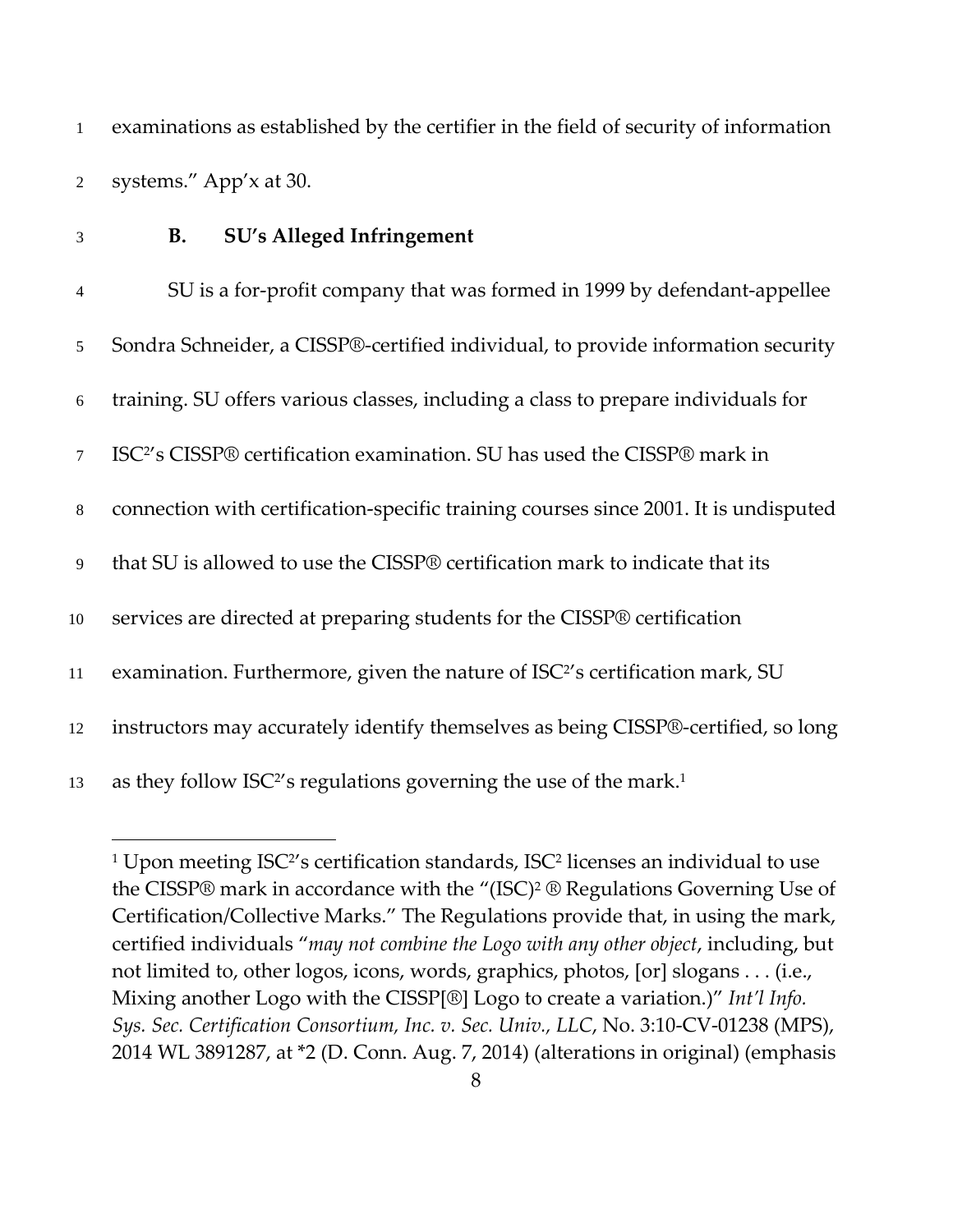| $\mathbf{1}$               | However, ISC <sup>2</sup> objects to some of SU's advertisements, run between 2010                                                                         |
|----------------------------|------------------------------------------------------------------------------------------------------------------------------------------------------------|
| 2                          | and 2012, which, ISC <sup>2</sup> argues, misleadingly suggested that SU's instructor,                                                                     |
| 3                          | Clement Dupuis, had attained some higher level of certification as a "Master                                                                               |
| 4                          | CISSP" or "CISSP Master." These advertisements include the following                                                                                       |
| 5                          | statements:                                                                                                                                                |
| 6<br>7                     | "MASTER THE 10 CISSP DOMAINS with the Master CISSP®<br>Clement Dupuis." App'x at 71.                                                                       |
| 8<br>9<br>10<br>11         | "REGISTER NOW to Master the CISSP® Certification with Master<br>CISSP® Instructor Clement Dupuis of www.ccure.org!" App'x at 71.                           |
| 12<br>13<br>14             | "Register for CISSP® Prep class with Master CISSP Clement Dupuis<br>today!" App'x at 76.                                                                   |
| 15<br>16<br>17             | "You are taught by CISSP Master Clement Dupuis, the father of<br>www.ccure.org website." App'x at 76, 83.                                                  |
| 18<br>19<br>20             | "Security University's CISSP® Prep Class[.] Register for CISSP®<br>Prep class with Master CISSP Clement Dupuis today!" App'x at 78,<br>83.                 |
| 21<br>22<br>23<br>24<br>25 | "Attend the BEST CISSP® Prep Class in Europe[.] Master CISSP<br>June 27-30 AMERSTERDAM with MASTER CISSP® Instructor<br>Clement Dupuis[.]" App'x at 88-89. |

added). Another rule provides that "[t]he Logo may not be used in any manner that expresses or might imply (ISC)<sup>2'</sup>s affiliation, sponsorship, endorsement, certification, or approval, other than as set forth by the (ISC)<sup>2</sup> Application Agreement." *Id.* (alteration in original).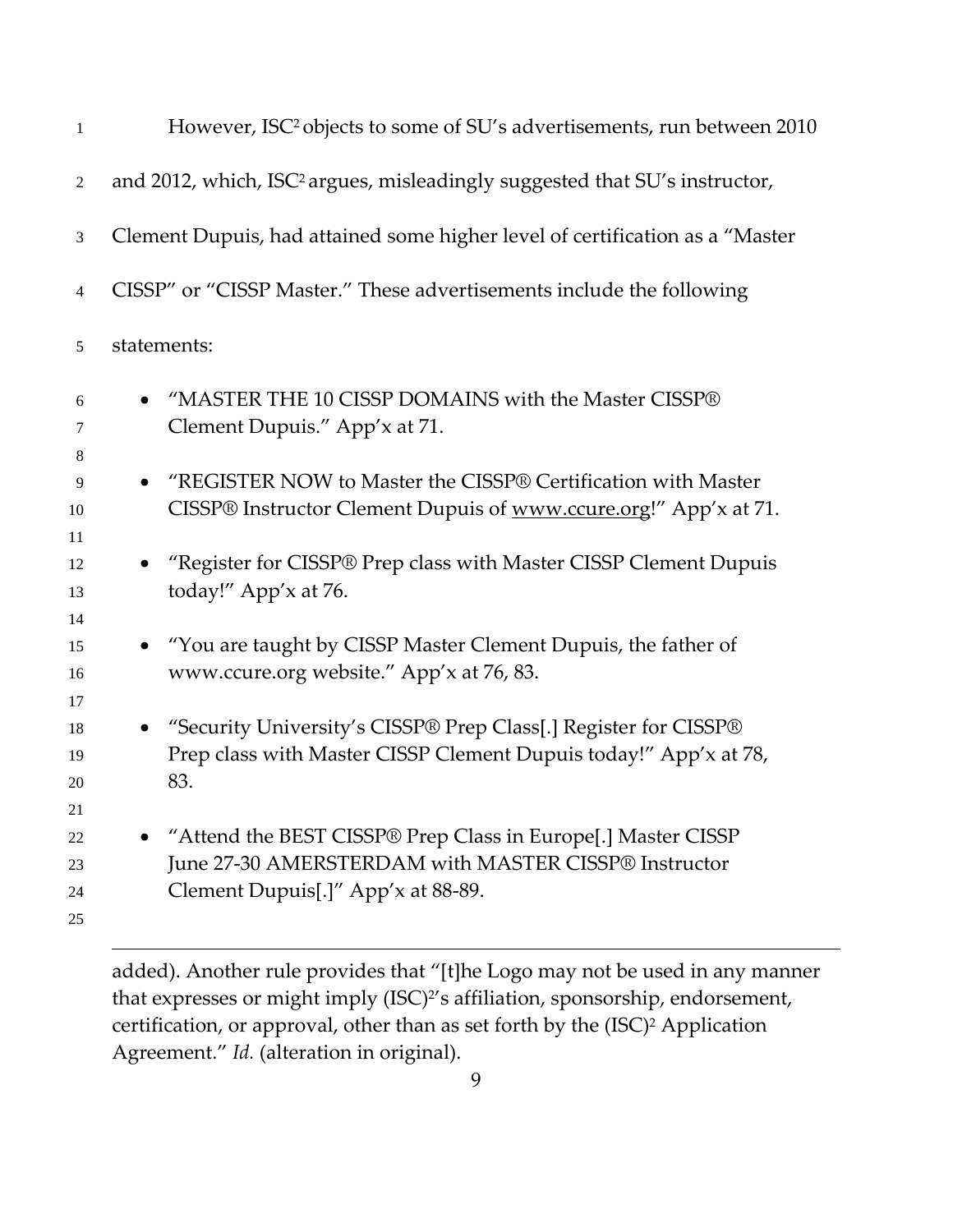| $\mathbf{1}$   | SU began using the term "Master" in May 2010. On June 9, 2010, ISC <sup>2</sup> 's                |
|----------------|---------------------------------------------------------------------------------------------------|
| 2              | counsel wrote to Schneider asking that she cease using the phrase "Master"                        |
| $\mathfrak{Z}$ | CISSP" in SU's advertisements. On June 13, 2010, Schneider emailed Marc                           |
| $\overline{4}$ | Thompson, an employee of a third party entity that oversees seminars on ISC <sup>2</sup> 's       |
| 5              | behalf, stating that "SU will continue to use the word Master. Master Clement                     |
| 6              | Dupuis is a Male Teacher [and] thus he is a Master according to the dictionary."                  |
| $\overline{7}$ | Int'l Info. Sys. Sec. Certification Consortium, Inc. v. Sec. Univ., LLC [hereinafter              |
| $8\,$          | IISSCC], No. 3:10-CV-01238 (MPS), 2014 WL 3891287, at *2 (D. Conn. Aug. 7,                        |
| $\overline{9}$ | 2014) (alteration in original). On July 15, 2010, ISC <sup>2</sup> 's counsel "again wrote to Ms. |
| 10             | Schneider requesting that she and SU cease and desist their improper                              |
| 11             | advertising." Id. Although ISC <sup>2</sup> 's exhibits reveal that SU continued using this       |
| 12             | terminology at least through February of 2012, SU submitted declarations in                       |
| 13             | support of its motion for summary judgment stating that it no longer uses these                   |
| 14             | terms in its advertising materials.                                                               |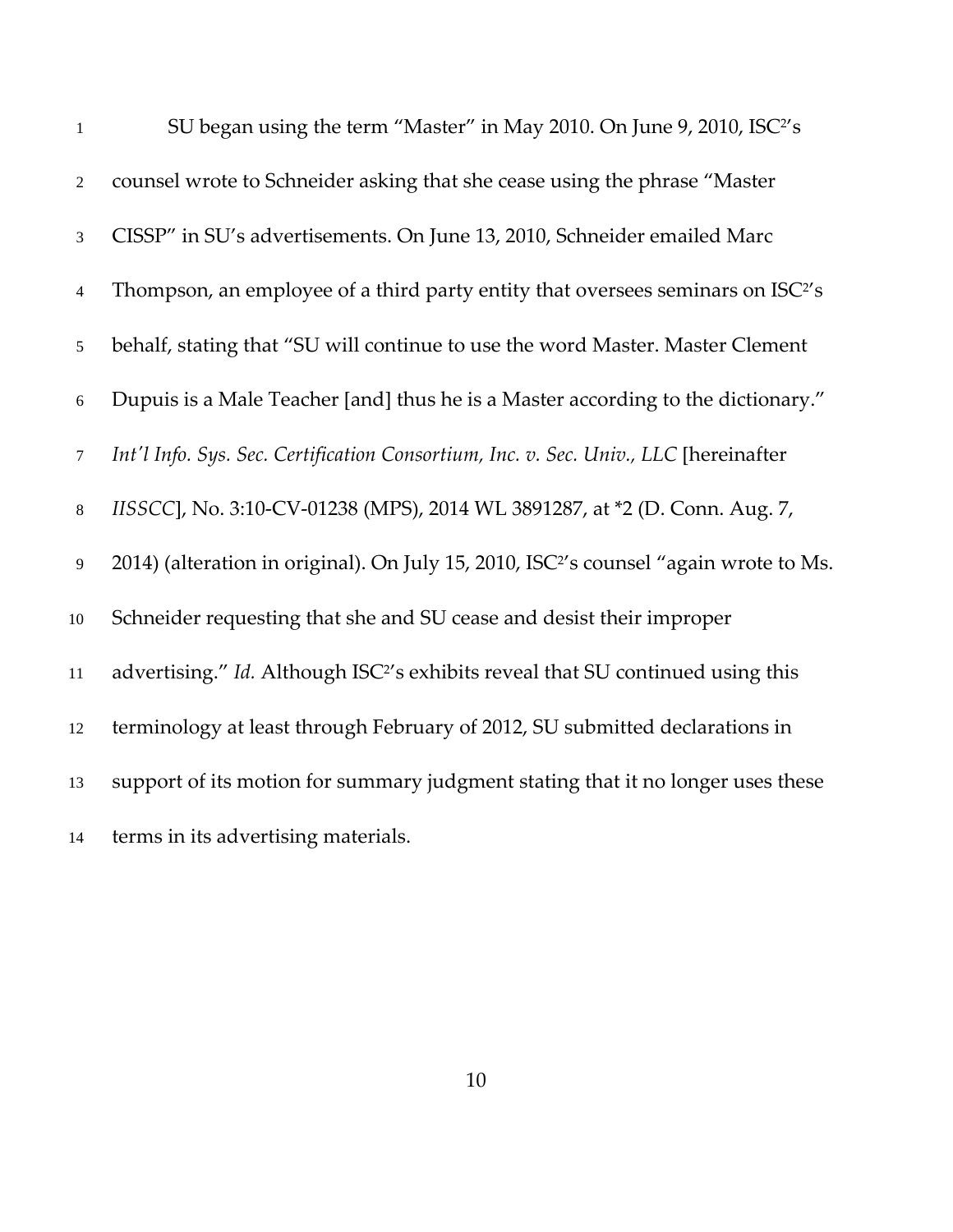# **II. Proceedings Below**

## **A. ISC2 ' Claims**

| $\mathfrak{Z}$ | On August 3, 2010, ISC <sup>2</sup> filed a complaint against SU, alleging that SU's       |
|----------------|--------------------------------------------------------------------------------------------|
| $\overline{4}$ | willful actions in refusing to cease its improper use of ISC <sup>2</sup> 's CISSP® mark   |
| $\mathfrak{S}$ | constituted infringement under 15 U.S.C. § 1114, false designation of origin and           |
| 6              | false advertising under 15 U.S.C. § 1125(a), trademark dilution under 15 U.S.C.            |
| $\tau$         | § 1125(c), and unfair competition under CUTPA. Specifically, ISC <sup>2</sup> alleged that |
| 8              | SU's advertisements: (1) "have the likelihood of deceiving or confusing the                |
| 9              | public," in violation of 15 U.S.C. § 1114, by suggesting that ISC <sup>2</sup> 's mark is  |
| $10\,$         | somehow capable of being "mastered"; (2) constitute a false designation of origin          |
| 11             | or false advertising by deceiving the public into believing that "Security                 |
| 12             | University's training courses originate with or are sponsored or otherwise                 |
| 13             | approved by the Plaintiff," in violation of 15 U.S.C. § 1125(a); and (3) dilute the        |
| 14             | CISSP® mark, in violation of 15 U.S.C. § 1125(c). App'x at 19-24. SU filed                 |
| 15             | counterclaims denying each of these allegations and alleging antitrust violations          |
| 16             | due to ISC <sup>2</sup> 's alleged misuse of its certification mark.                       |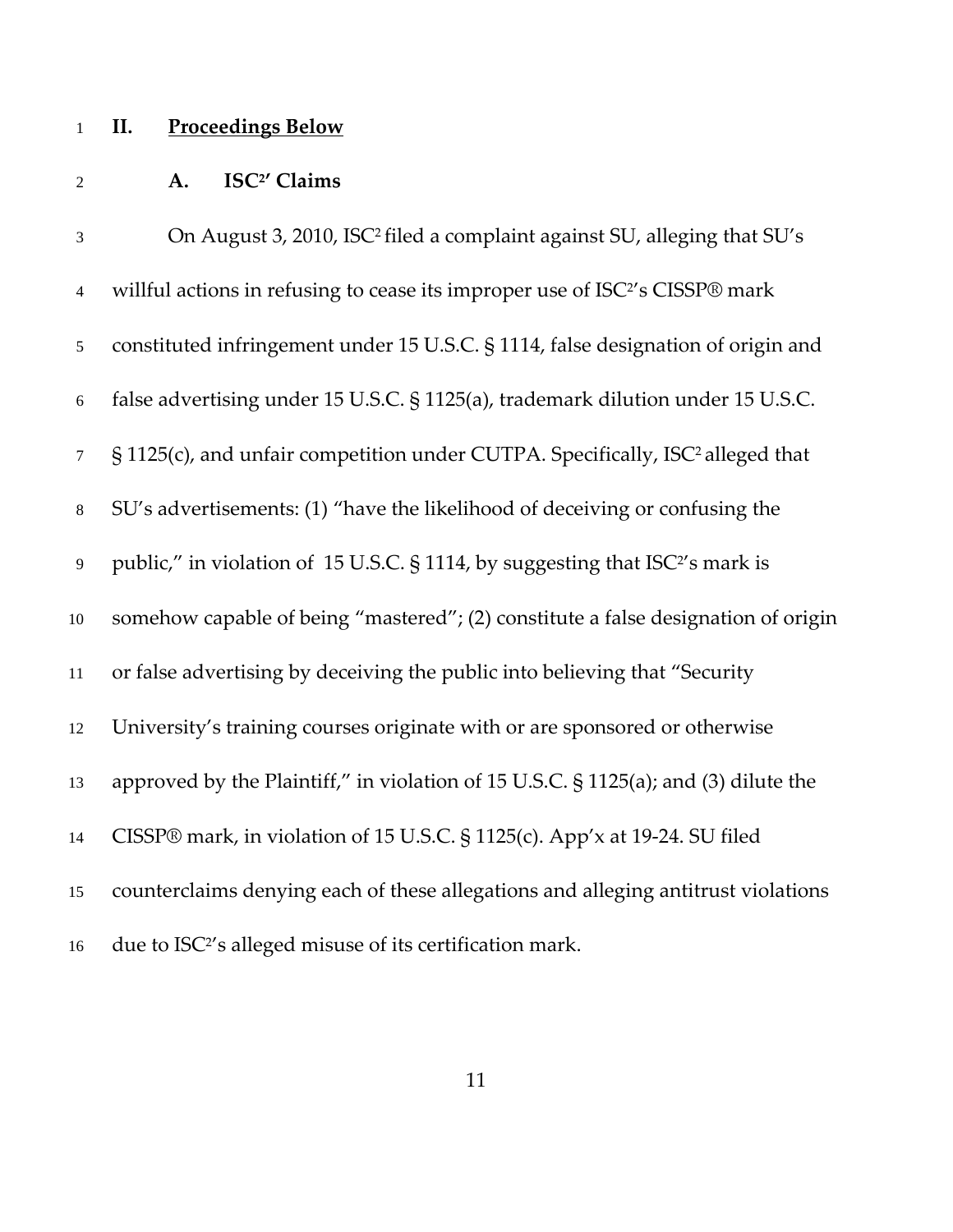#### **B. Summary Judgment Motions**

2 In December 2013, the parties cross-moved for summary judgment. On August 7, 2014, the district court granted summary judgment to SU on all counts. In sum, the district court found that ISC<sup>2</sup>'s claims of infringement and false designation of origin failed under the doctrine of nominative fair use because 6 SU's alleged misuse of ISC<sup>2'</sup>s certification mark could not give rise to confusion as to the source of SU's services. In conducting its analysis, the district court did 8 not assess likelihood of confusion from Defendants' use of ISC<sup>2'</sup>s mark based on our Court's test, but rather applied the Ninth Circuit's doctrine of nominative fair use, according to which "[n]ominative fair use applies when all three of the following requirements are met: '[1] the product or service in question must be one not readily identifiable without use of the trademark; [2] only so much of the mark or marks may be used as is reasonably necessary to identify the product or service; and [3] the user must do nothing that would, in conjunction with the mark, suggest sponsorship or endorsement by the trademark holder.'" *IISSCC*, 2014 WL 3891287, at \*4 (quoting *New Kids on the Block v. News Am. Publ'g Inc.*, 971 F.2d 302, 308 (9th Cir. 1992)). Finding that Defendants had succeeded on all three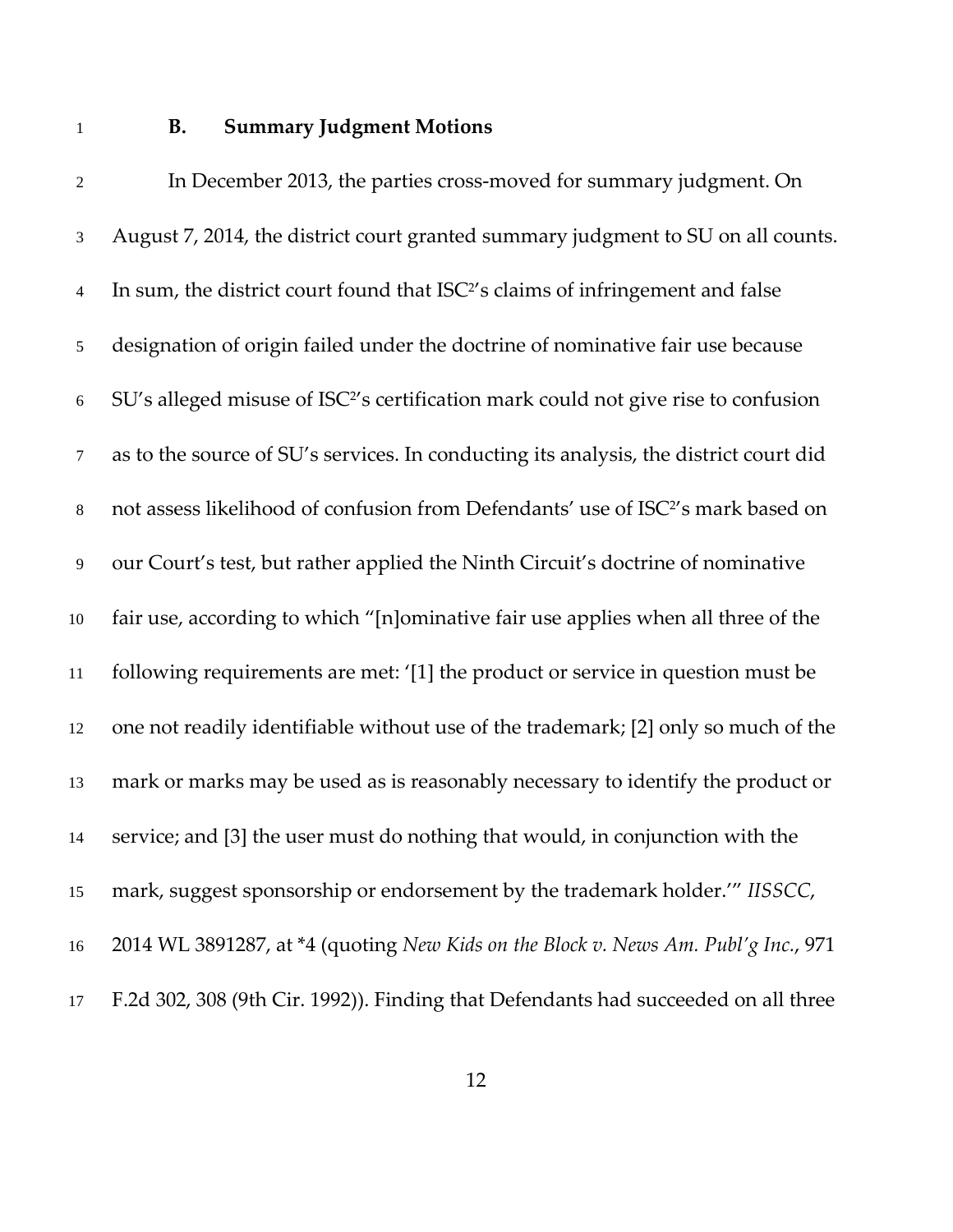| $\mathbf{1}$   | elements, the district court ruled that, "[e]ven after drawing all inferences in    |
|----------------|-------------------------------------------------------------------------------------|
| $\overline{2}$ | Plaintiff's favor, no reasonable juror could find that [Defendants' uses] of the    |
| 3              | CISSP mark suggest that Defendants' training courses were sponsored or              |
| 4              | endorsed by Plaintiff." Id. at *5.                                                  |
| 5              | Central to the district court's analysis was its conclusion that "Defendants"       |
| $6\,$          | addition of the word 'Master' before or after 'CISSP®'  does not implicate the      |
| $\tau$         | protection afforded by trademark infringement laws, which are concerned with        |
| $8\,$          | 'whether there exists a likelihood that an appreciable number of ordinarily         |
| 9              | prudent purchasers will be misled, or indeed simply confused, as to the source of   |
| 10             | the goods in question."" Id. at *5-6 (quoting Thompson Med. Co. v. Pfizer Inc., 753 |
| 11             | F.2d 208, 213 (2d Cir. 1985)); see also id. at *6 ("There is no allegation and no   |
| 12             | evidence in the record that anyone was or could have been misled or confused        |
| 13             | about the identity of the entity offering the 'goods in question,' namely, training |
| 14             | courses designed to prepare consumers for Plaintiff's certification exam and        |
| 15             | taught by Master CISSP® Clement Dupuis or CISSP® Master Clement Dupuis.");          |
| 16             | <i>id.</i> ("Because a certification mark is intended to signal a quality-related   |
| 17             | characteristic of the good, rather than source or origin, it is hard to imagine a   |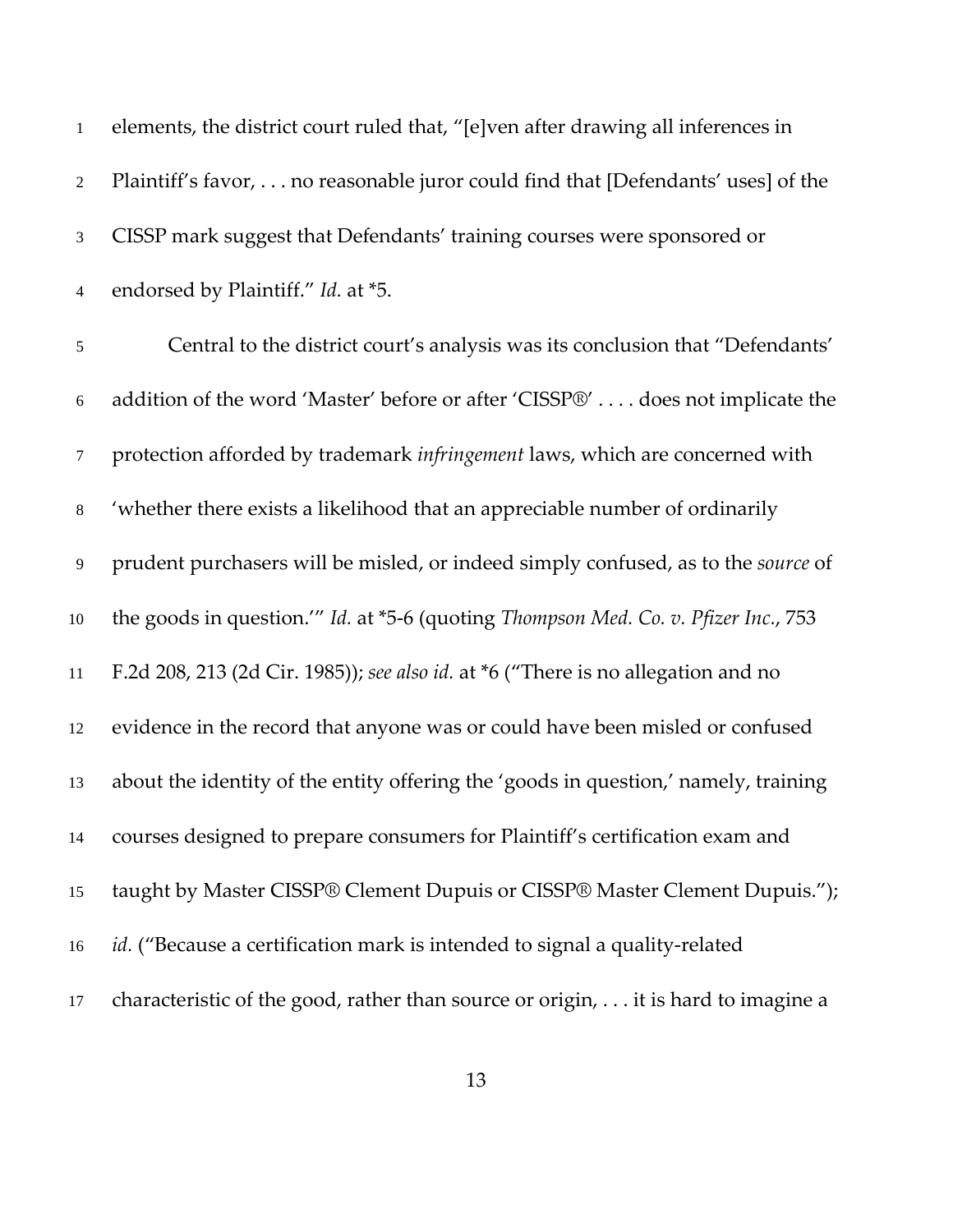| $\mathbf{1}$   | case in which use of a certification mark by a person who has met the                                                                              |
|----------------|----------------------------------------------------------------------------------------------------------------------------------------------------|
| $\overline{2}$ | requirements for certification would likely lead to confusion as to source or                                                                      |
| 3              | origin, or would not be a nominative fair use."). Indeed, although the district                                                                    |
| 4              | court asserted that no reasonable juror could find sponsorship or endorsement,                                                                     |
| 5              | its conclusion was based entirely on the fact that the advertisements did not                                                                      |
| 6              | "suggest[] that (ISC) <sup>2</sup> itself is offering the classes." Id. at *5. <sup>2</sup>                                                        |
| 7              | Although not necessary to its conclusion, the district court reasoned that                                                                         |
| $\,8\,$        | the disclaimers SU placed at the bottom of some of its advertisements further                                                                      |
| 9              | served to reduce any suggestion that their classes were sponsored or endorsed                                                                      |
| 10             | by ISC <sup>2</sup> . Several, but not all of SU's advertisements, included one or more of the                                                     |
| $11\,$         | following disclaimers:                                                                                                                             |
| 12<br>13<br>14 | SU CISSP® Prep classes are not endorsed, sponsored or delivered by<br>$(ISC)^2$ <sup>®</sup> .                                                     |
| 15<br>16       | CISSP® is a registered trademark of (ISC) <sup>2</sup> ®.                                                                                          |
| 17<br>18<br>19 | CISSP® is a registered trademark of (ISC) <sup>2®</sup> (International<br>$\bullet$<br>Information Systems Security Certification Consortium) Inc. |

<sup>&</sup>lt;sup>2</sup> Our analysis is not changed by the district court's passing note that "attaching the word 'Master' to 'CISSP®' does not 'suggest *sponsorship or endorsement*' by (ISC)2." *IISSCC*, 2014 WL 3891287, at \*5 (emphasis added).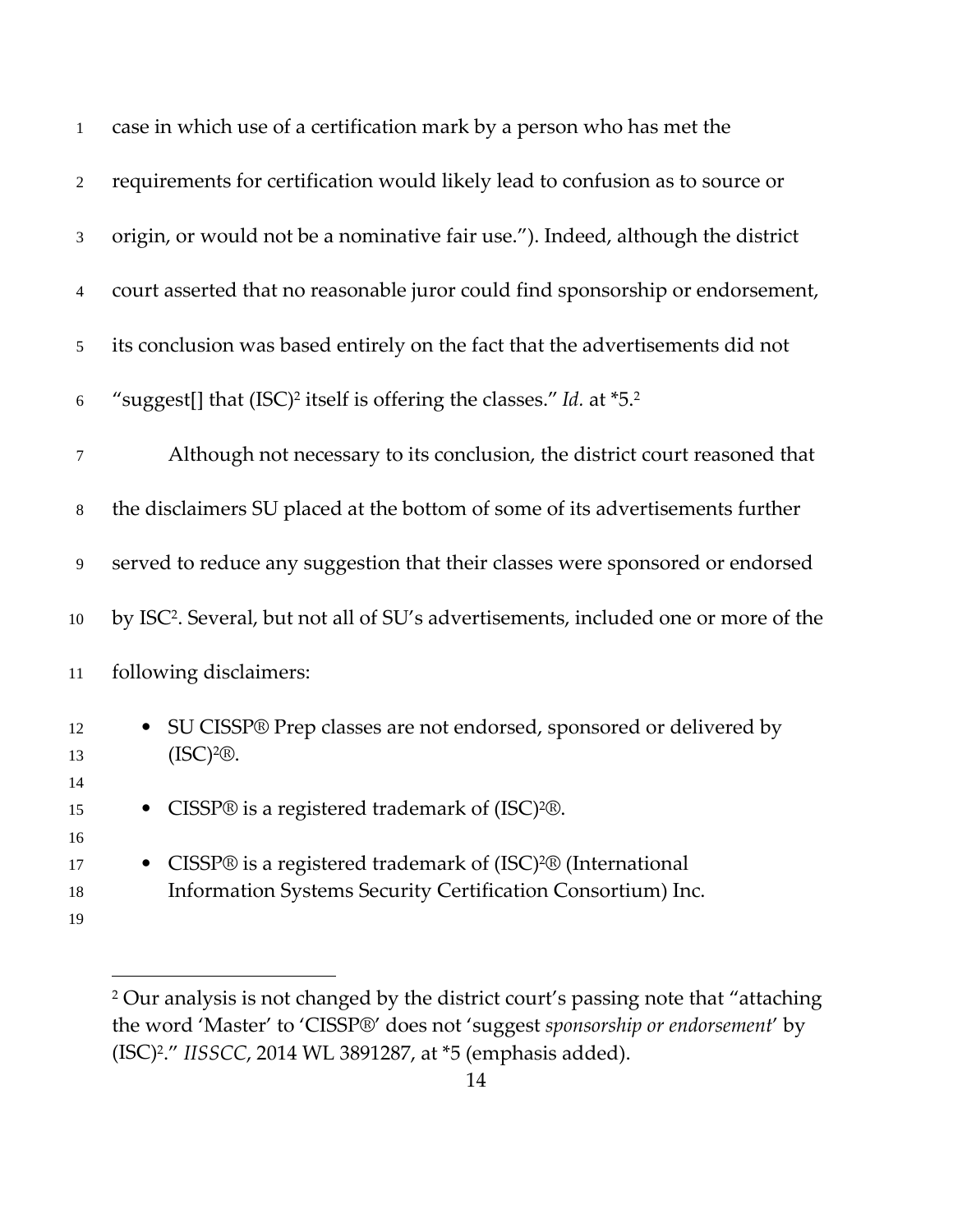**•** CISSP® is a registered trademark of (ISC)<sup>2</sup>® Inc. (International Information Systems Security Certification Consortium) Inc. The materials for the Security University classes have been developed specifically for SU and are not endorsed, sponsored or delivered by (ISC) 2®. The goal of the course is to prepare security professionals for the CISSP® exam by covering the ten domains defined by  $7 \qquad \qquad (ISC)^{2} \mathbb{R}.$  *Id.* at \*7. 10 Without further analysis, the district court concluded that ISC<sup>2'</sup>s claims for false advertising or false designation of origin, in violation of 15 U.S.C. § 1125(a), similarly failed under the doctrine of nominative fair use. The district court then 13 concluded that ISC<sup>2</sup>'s trademark dilution claims failed because ISC<sup>2</sup> had failed to raise a genuine dispute of material fact as to whether its CISSP® certification mark was sufficiently famous to warrant protection from trademark dilution. Finally, the district court dismissed the CUTPA claims as concededly derivative of the Lanham Act claims. **DISCUSSION I. Certification Marks** 20 A "certification mark," such as CISSP®, is a special sub-category of marks which, unlike other trademarks, is intended to be used by those *other than its*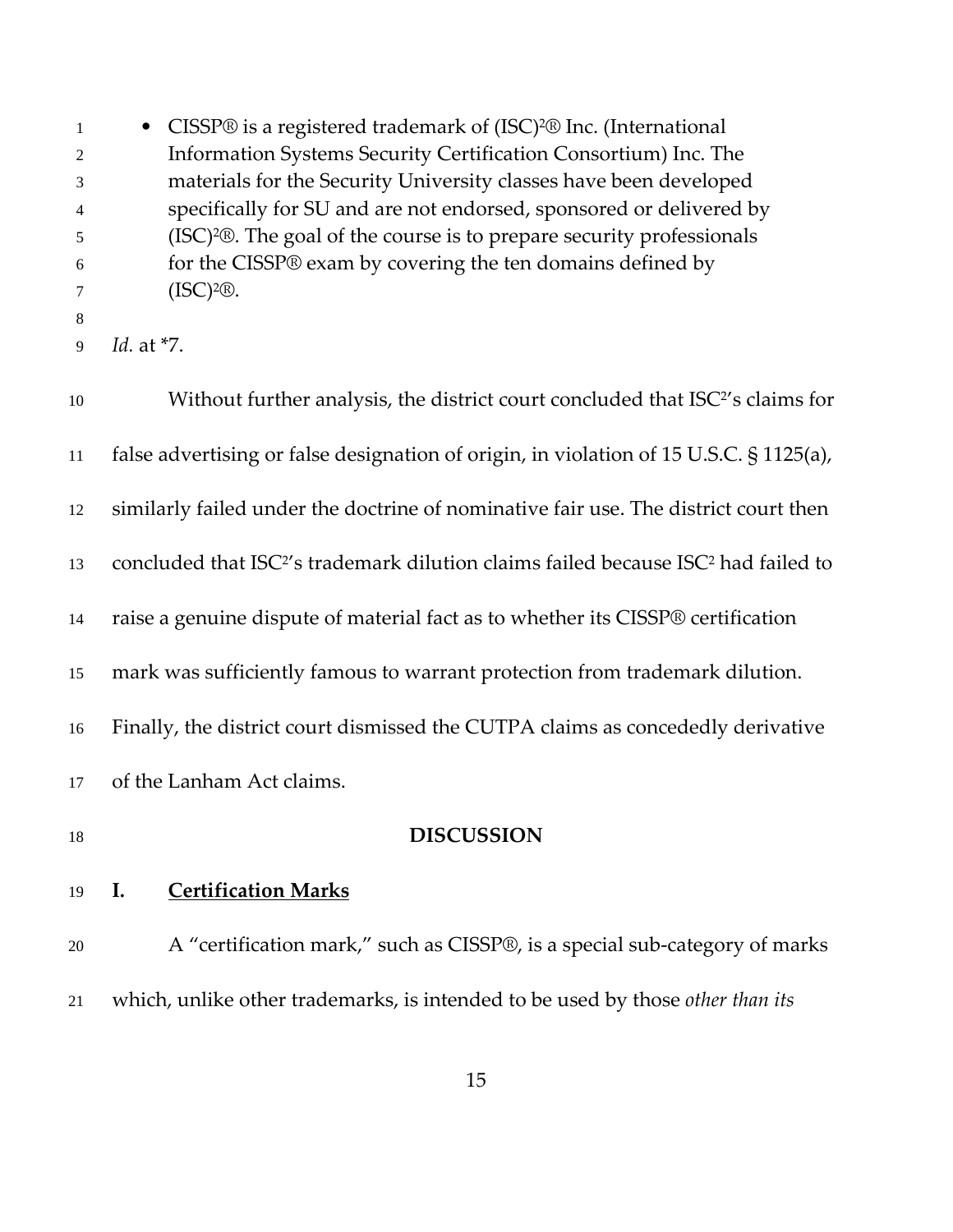| $\mathbf{1}$ | owner, to indicate the quality, accuracy, or other characteristics of the goods or  |
|--------------|-------------------------------------------------------------------------------------|
| 2            | services. See 15 U.S.C. § 1127 (defining "certification mark" as "any word, name,   |
| 3            | symbol, or device, or any combination thereof-- (1) used by a person other than     |
| 4            | its owner, or (2) which its owner has a bona fide intention to permit a person      |
| 5            | other than the owner to use in commerce and files an application to register on     |
| $\sqrt{6}$   | the principal register established by this chapter, to certify regional or other    |
| $\tau$       | origin, material, mode of manufacture, quality, accuracy, or other characteristics  |
| $8\,$        | of such person's goods or services or that the work or labor on the goods or        |
| 9            | services was performed by members of a union or other organization"). The           |
| 10           | CISSP® mark is meant to certify quality and characteristics, that is, that the      |
| $11\,$       | security information professional bearing the CISSP® mark meets ISC <sup>2</sup> 's |
| 12           | standards and has passed its competency test.                                       |
| 13           | In spite of the differences between certification marks and other types of          |
| 14           | marks, the Lanham Act provides that certification marks are generally entitled to   |
| 15           | the same protection from infringement as are trademarks.                            |
| 16           | [S] o far as they are applicable, certification marks, shall be                     |
| 17           | registrable under this chapter, in the same manner and with the same                |
| 18           | effect as are trademarks, by persons exercising legitimate control                  |

over the use of the marks sought to be registered, even though not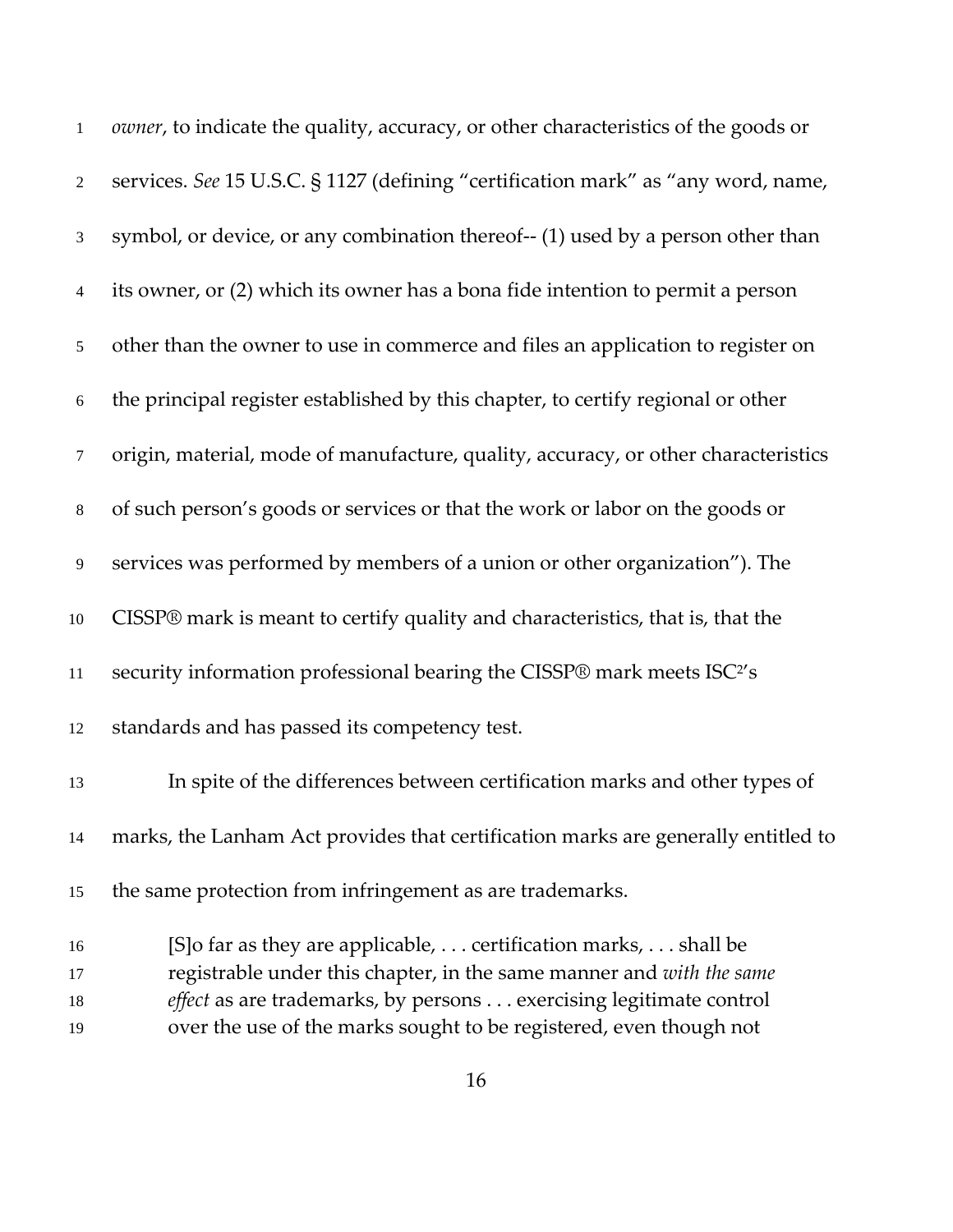| 1              | possessing an industrial or commercial establishment, and when                                   |
|----------------|--------------------------------------------------------------------------------------------------|
| $\mathfrak{2}$ | registered they shall be entitled to the protection provided in this chapter                     |
| 3              | in the case of trademarks, except in the case of certification marks                             |
| 4              | when used so as to represent falsely that the owner or a user thereof                            |
| 5              | makes or sells the goods or performs the services on or in connection                            |
| $6\,$          | with which such mark is used.                                                                    |
| 7<br>$\,8\,$   | 15 U.S.C. § 1054 (emphases added); see also Am. Bd. of Psychiatry and Neurology,                 |
| 9              | Inc. v. Johnson-Powell, 129 F.3d 1, 3 (1st Cir. 1997) ("A registered certification mark          |
| $10\,$         | receives the same protection as a trademark."); Levy v. Kosher Overseers Ass'n of                |
| 11             | Am., Inc., 104 F.3d 38, 39 (2d Cir. 1997) (stating that "[c]ertification marks are               |
| 12             | generally treated the same as trademarks for purposes of trademark law").                        |
| 13             | <b>Infringement Claims</b><br>П.                                                                 |
| 14             | To prevail on a claim of certification mark infringement, "a plaintiff must                      |
| 15             | show, first, that its mark merits protection, and, second, that the defendant's use              |
| 16             | of a similar mark is likely to cause consumer confusion." Brennan's, Inc. v.                     |
| 17             | Brennan's Rest., L.L.C., 360 F.3d 125, 129 (2d Cir. 2004). Defendants do not dispute             |
| $18\,$         | that ISC <sup>2</sup> 's mark merits protection; they merely argue that their use of the mark is |
| 19             | non-infringing.                                                                                  |
| $20\,$         | "A plaintiff's trademark is protected by federal law against infringement                        |
| 21             | by use of colorable imitations of the mark which are 'likely to cause confusion, or              |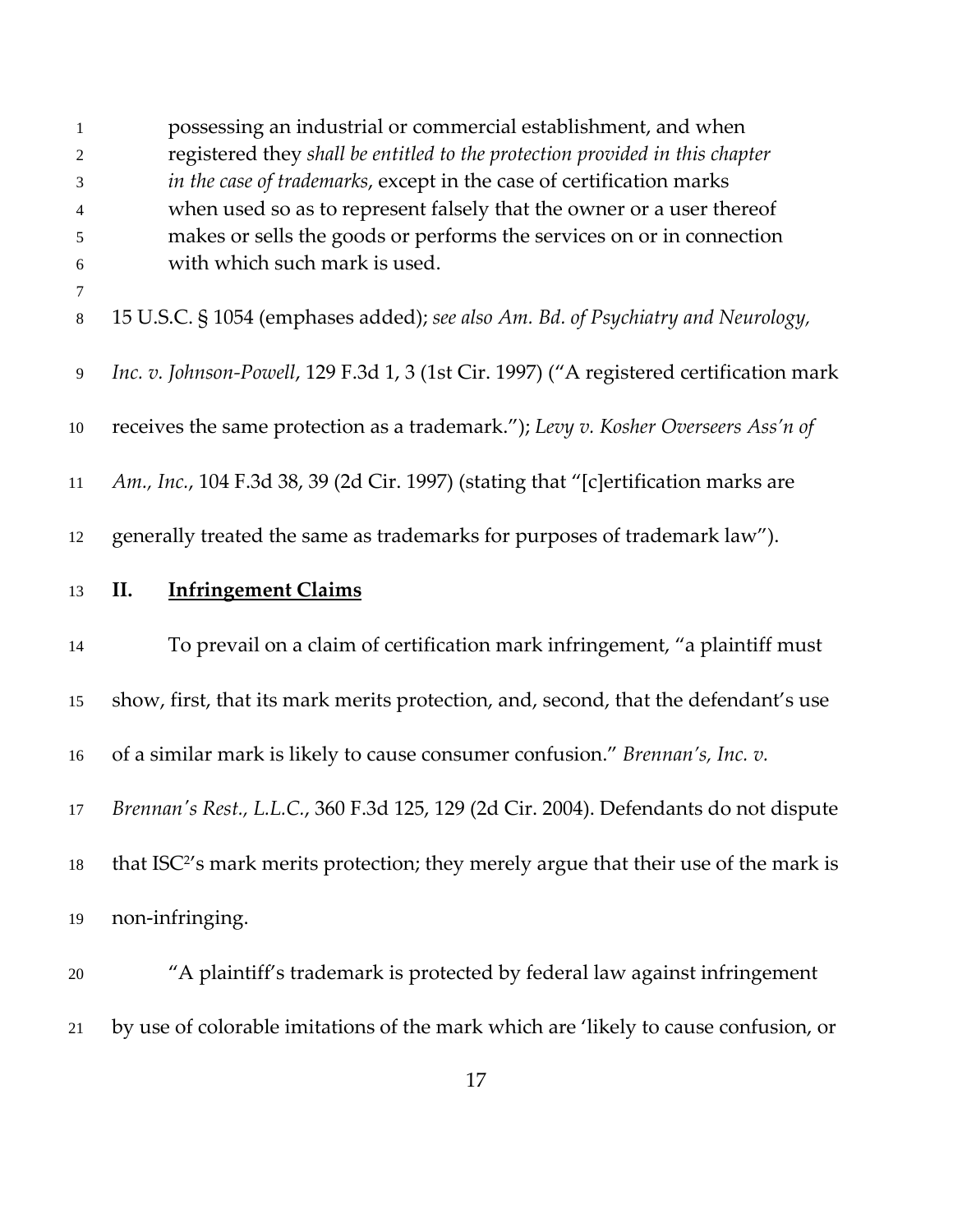| 1                | to cause mistake, or to deceive." Hormel Foods Corp. v. Jim Henson Prods., Inc., 73    |
|------------------|----------------------------------------------------------------------------------------|
| $\overline{2}$   | F.3d 497, 502 (2d Cir. 1996) (quoting 15 U.S.C. § 1114(1)). In determining whether     |
| 3                | there is a likelihood of consumer confusion for trademark infringement, we             |
| $\overline{4}$   | apply the eight-factor balancing test set forth in Polaroid Corp. v. Polarad           |
| 5                | Electronics Corp., 287 F.2d 492 (2d Cir. 1961).                                        |
| $\boldsymbol{6}$ | The eight factors are: (1) strength of the trademark; (2) similarity of the            |
| 7                | marks; (3) proximity of the products and their competitiveness with one                |
| 8                | another; (4) evidence that the senior user may "bridge the gap" by                     |
| 9                | developing a product for sale in the market of the alleged infringer's                 |
| 10               | product; (5) evidence of actual consumer confusion; (6) evidence that the              |
| 11               | imitative mark was adopted in bad faith; (7) respective quality of the                 |
| 12               | products; and (8) sophistication of consumers in the relevant market.                  |
| 13               |                                                                                        |
| 14               | Starbucks Corp. v. Wolfe's Borough Coffee, Inc., 588 F.3d 97, 115 (2d Cir. 2009). "The |
| 15               | application of the <i>Polaroid</i> test is not mechanical, but rather, focuses on the  |
| 16               | ultimate question of whether, looking at the products in their totality, consumers     |
| 17               | are likely to be confused." Kelly-Brown v. Winfrey, 717 F.3d 295, 307 (2d Cir. 2013)   |
| 18               | (internal quotation marks omitted) (quoting Starbucks Corp., 588 F.3d at 115). As      |
| 19               | we stated in Arrow Fastener Co. v. Stanley Works, 59 F.3d 384 (2d Cir. 1995),          |
| 20               | the Polaroid factors are not, of course, "exclusive" and should not be                 |
| 21               | applied "mechanically." No single factor is dispositive, and cases may                 |
| 22               | certainly arise where a factor is irrelevant to the facts at hand. But it is           |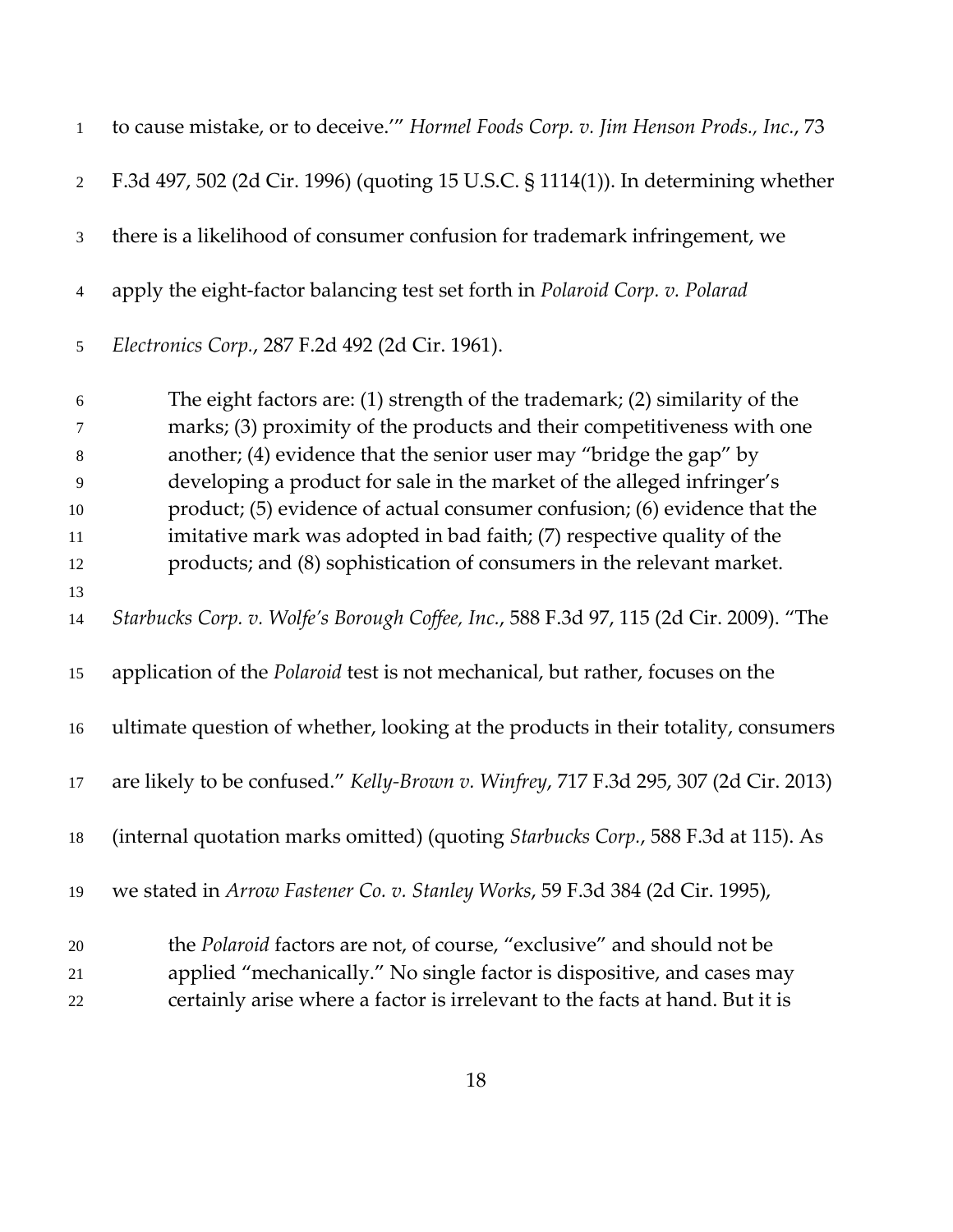| $\mathbf{1}$<br>$\overline{2}$ | incumbent upon the district judge to engage in a deliberate review of each<br>factor, and, if a factor is inapplicable to a case, to explain why. |
|--------------------------------|---------------------------------------------------------------------------------------------------------------------------------------------------|
| 3<br>$\overline{4}$            | Id. at 400 (citations omitted) (quoting Paddington Corp. v. Attiki Imps. & Distribs.,                                                             |
| 5                              | Inc., 996 F.2d 577, 584 (2d Cir. 1993)) (reversing judgment because district court                                                                |
| $6\,$                          | "did not always articulate the basis for its conclusions regarding the various                                                                    |
| 7                              | Polaroid factors or whether it considered all factors relevant to the case").                                                                     |
| $\,8\,$                        | <b>Types of Confusion Relevant to Infringement Claims</b><br>A.                                                                                   |
| 9                              | The district court held that the only type of confusion relevant in                                                                               |
| $10\,$                         | determining infringement is confusion as to source. This is incorrect; protection is                                                              |
| $11\,$                         | not exclusively limited for any type of mark to cases in which there may be                                                                       |
| 12                             | confusion as to source. <sup>3</sup> Rather, "[t]he modern test of infringement is whether the                                                    |
| 13                             | defendant's use [is] likely to cause confusion not just as to source, but also as to                                                              |
| 14                             | sponsorship, affiliation or connection." 4 McCarthy on Trademarks and Unfair                                                                      |
|                                | 15 Competition [hereinafter "McCarthy"] § 23:76 (4th ed.) (emphasis added).                                                                       |
| 16                             | Indeed, our Court has previously observed that in 1962 Congress amended 15                                                                        |
| 17                             | U.S.C. § 1114, the Lanham Act provision that provides penalties for                                                                               |

<sup>&</sup>lt;sup>3</sup> Indeed, considering only source confusion would make little sense in the context of certification marks, as certification marks are generally not used to designate source at all.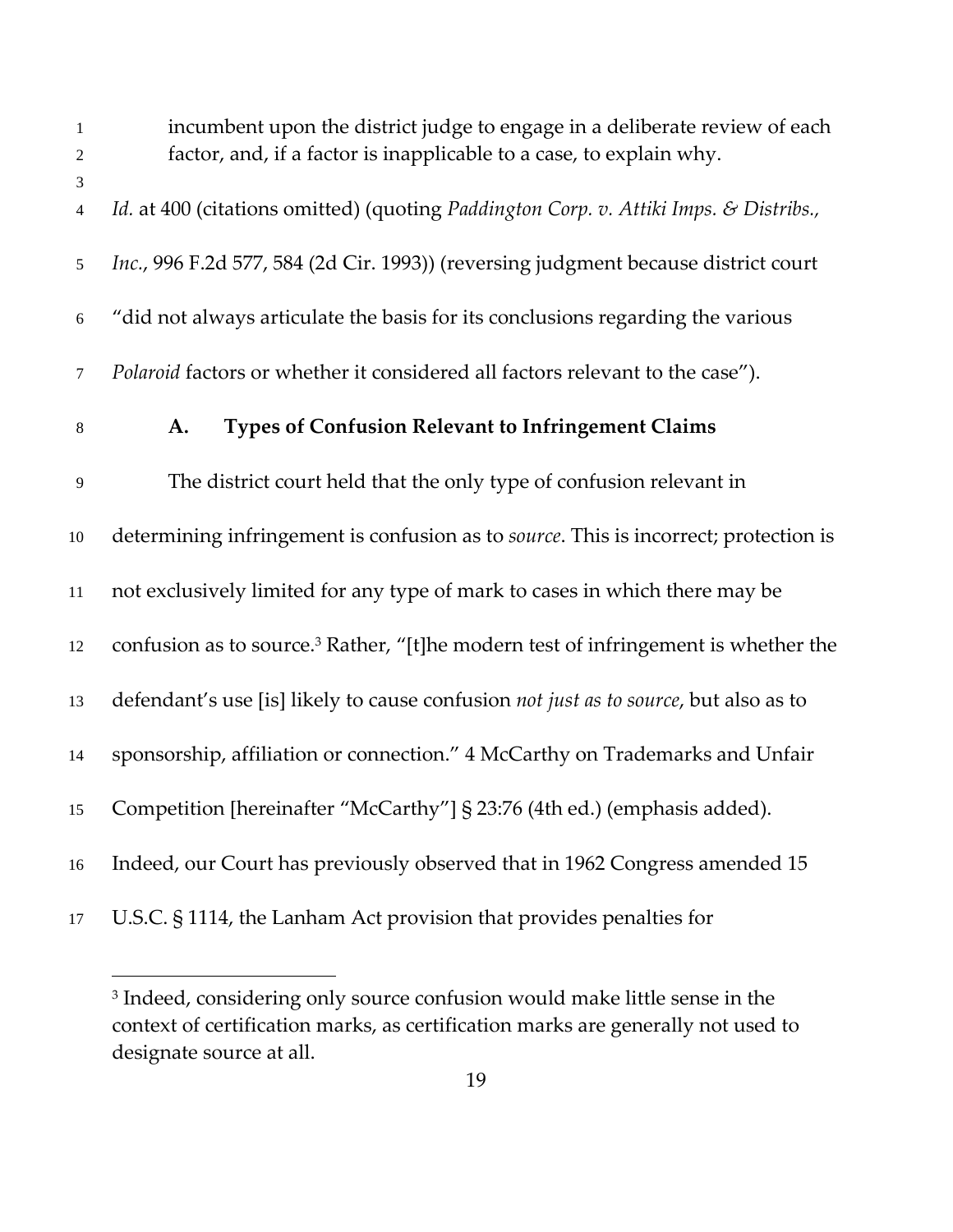| $\mathbf{1}$    | infringement, to "broaden liability" from the prior "statutory requirement [that]                                                                      |
|-----------------|--------------------------------------------------------------------------------------------------------------------------------------------------------|
| $\overline{2}$  | confusion, mistake, or deception applied only with respect to purchasers as to                                                                         |
| 3               | the source of origin of such goods or services." Rescuecom Corp. v. Google Inc., 562                                                                   |
| $\overline{4}$  | F.3d 123, 136 (2d Cir. 2009) (internal quotation marks omitted). That provision                                                                        |
| 5               | now penalizes a person who                                                                                                                             |
| $\sqrt{6}$<br>7 | use[s] in commerce any reproduction, counterfeit, copy, or colorable<br>imitation of a registered mark in connection with the sale, offering for sale, |
| 8               | distribution, or advertising of any goods or services on or in connection                                                                              |
| 9               | with which such use is likely to cause confusion, or to cause mistake, or to                                                                           |
| 10              | $\textit{deceive}\dots$                                                                                                                                |
| 11<br>12        | 15 U.S.C. § 1114(1)(a) (emphasis added). As is plain from this statutory text, the                                                                     |
| 13              | Act's protection against infringement is not limited to any particular type of                                                                         |
| 14              | consumer confusion, much less exclusively to confusion as to source. Rather, the                                                                       |
| 15              | Lanham Act protects against numerous types of confusion, including confusion                                                                           |
| 16              | regarding affiliation or sponsorship. See Rescuecom Corp., 562 F.3d at 128                                                                             |
| 17              | ("Sections 32 and 43 of the Act, which we also refer to by their codified                                                                              |
| 18              | designations, 15 U.S.C. §§ 1114 & 1125, inter alia, impose liability for unpermitted                                                                   |
| 19              | 'use in commerce' of another's mark which is 'likely to cause confusion, or to                                                                         |
| 20              | cause mistake, or to deceive,' $\S 1114$ , 'as to the affiliation or as to the origin,                                                                 |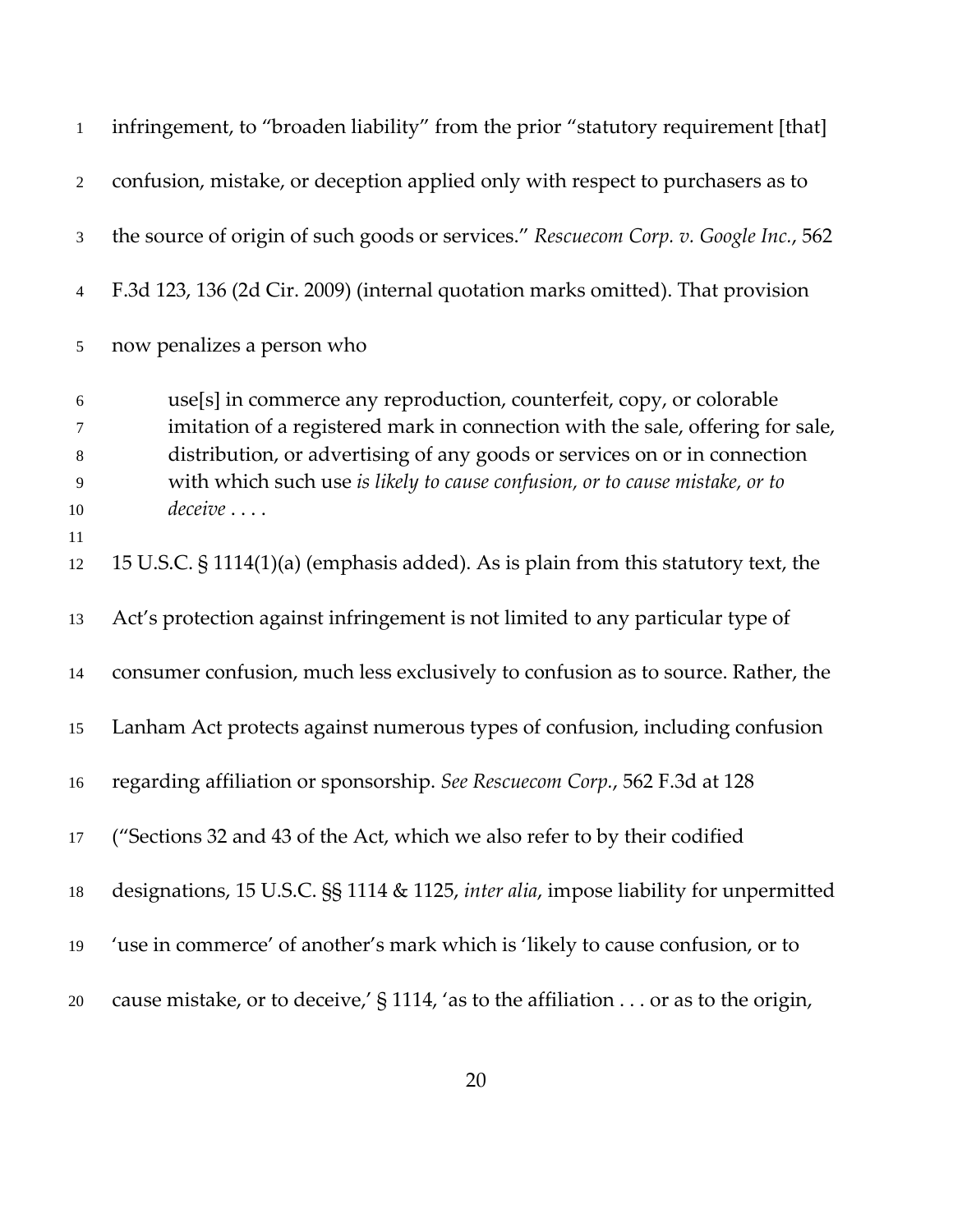| 1              | sponsorship or approval of his or her goods [or] services by another person.'           |
|----------------|-----------------------------------------------------------------------------------------|
| $\overline{2}$ | § 1125(a)(1)(A)." (alterations in original)); Hormel Foods Corp., 73 F.3d at 502 ("The  |
| 3              | central inquiry is whether there is a 'likelihood of confusion,' a 'likelihood that     |
| $\overline{4}$ | an appreciable number of ordinarily prudent purchasers are likely to be misled,         |
| 5              | or indeed simply confused, as to the source of the goods in question,' or that          |
| $\sqrt{6}$     | there may be confusion as to plaintiff's sponsorship or endorsement of the junior       |
| $\tau$         | mark." (emphasis added) (quoting Mushroom Makers, Inc. v. R.G. Barry Corp., 580         |
| $8\,$          | F.2d 44, 47 (2d Cir. 1978))); Warner Bros., Inc. v. Gay Toys, Inc., 658 F.2d 76, 79 (2d |
| 9              | Cir. 1981) ("On the question of competition and the likelihood of confusion, it is      |
| 10             | not necessary that Warner Bros. actually manufacture the toy cars, but merely           |
| 11             | that a confusion as to manufacture or sponsorship result." (emphasis added)); Dall.     |
| 12             | Cowboys Cheerleaders, Inc. v. Pussycat Cinema, Ltd., 604 F.2d 200, 204-05 (2d Cir.      |
| 13             | 1979) ("Appellants read the confusion requirement too narrowly. In order to be          |
| 14             | confused, a consumer need not believe that the owner of the mark actually               |
| 15             | produced the item and placed it on the market. The public's belief that the             |
| 16             | mark's owner sponsored or otherwise approved the use of the trademark                   |
| 17             | satisfies the confusion requirement." (citations omitted)); see also Team Tires Plus,   |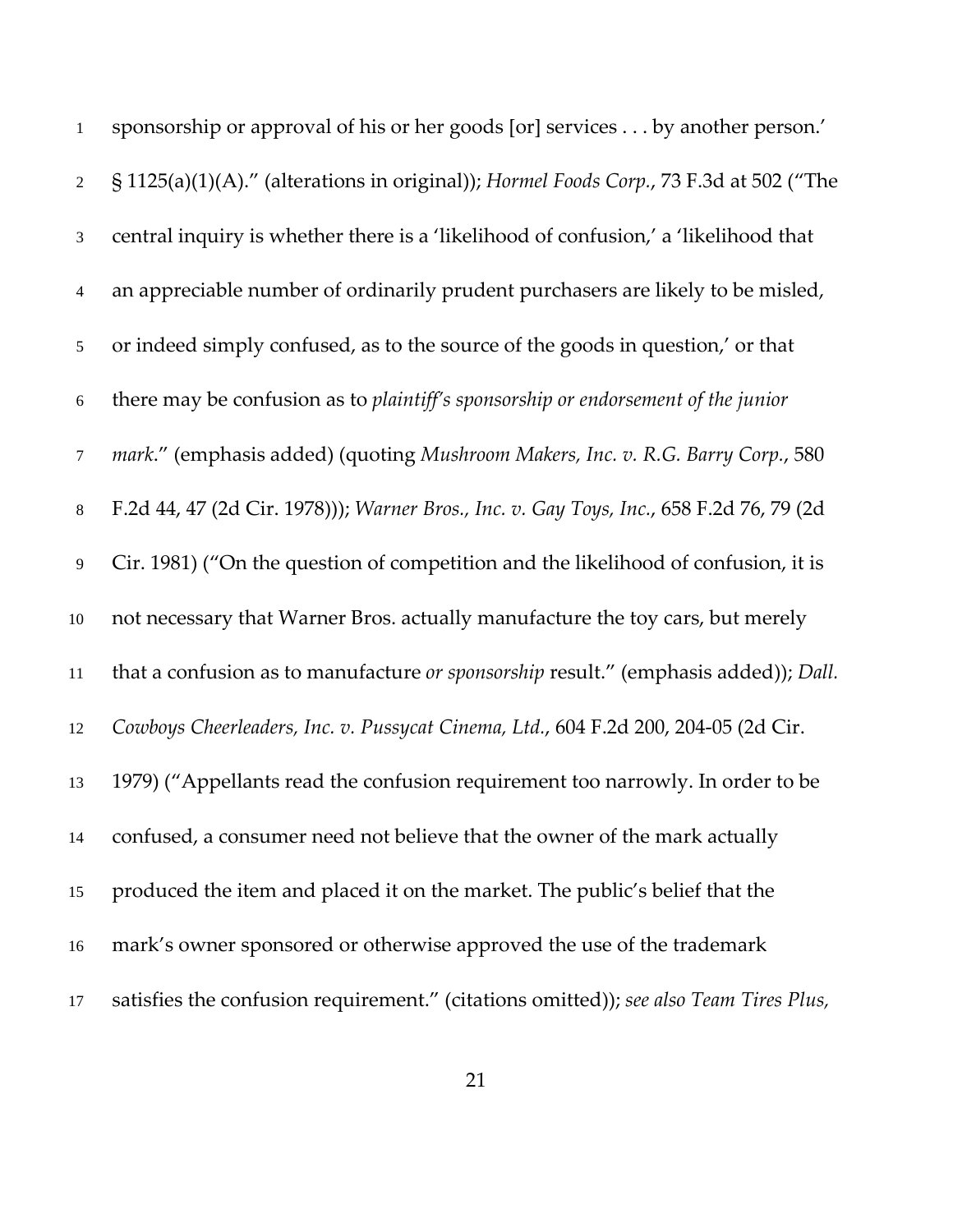| $\,1\,$                  | Ltd. v. Tires Plus, Inc., 394 F.3d 831, 835 (10th Cir. 2005) ("[T]he relevant confusion |
|--------------------------|-----------------------------------------------------------------------------------------|
| $\overline{2}$           | under trademark law is not limited to confusion of consumers as to the source of        |
| 3                        | the goods, but also includes confusion as to sponsorship or affiliation, such as a      |
| $\overline{\mathcal{A}}$ | consumer's mistaken belief that a retailer is part of a larger franchising              |
| 5                        | operation."); Nike, Inc. v. "Just Did It" Enters., 6 F.3d 1225, 1228-29 (7th Cir. 1993) |
| $\sqrt{6}$               | ("[C]ustomer 'confusion' need not be restricted to a mistake regarding the source       |
| $\tau$                   | of the goods; the court should also consider whether the customer would believe         |
| $8\,$                    | that the trademark owner sponsored, endorsed or was otherwise affiliated with           |
| $\overline{9}$           | the product.").                                                                         |
| $10\,$                   | This broader prohibition on consumer confusion as to sponsorship or                     |
| $11\,$                   | approval is also made explicit in Section 43 of the Lanham Act, which prohibits         |
| 12                       | false advertising and false designation of origin by providing for civil penalties      |
| 13                       | to a person injured by:                                                                 |
| 14                       | Any person who, on or in connection with any goods or services,                         |
| 15                       | uses in commerce any word, term, name, symbol, or device, or any                        |
| 16                       | combination thereof, or any false designation of origin, false or                       |
| 17                       | misleading description of fact, or false or misleading representation                   |
| 18                       | of fact, which-                                                                         |
| 19                       |                                                                                         |
| 20                       | (A) is likely to cause confusion, or to cause mistake, or to                            |
| 21                       | deceive as to the affiliation, connection, or association of such                       |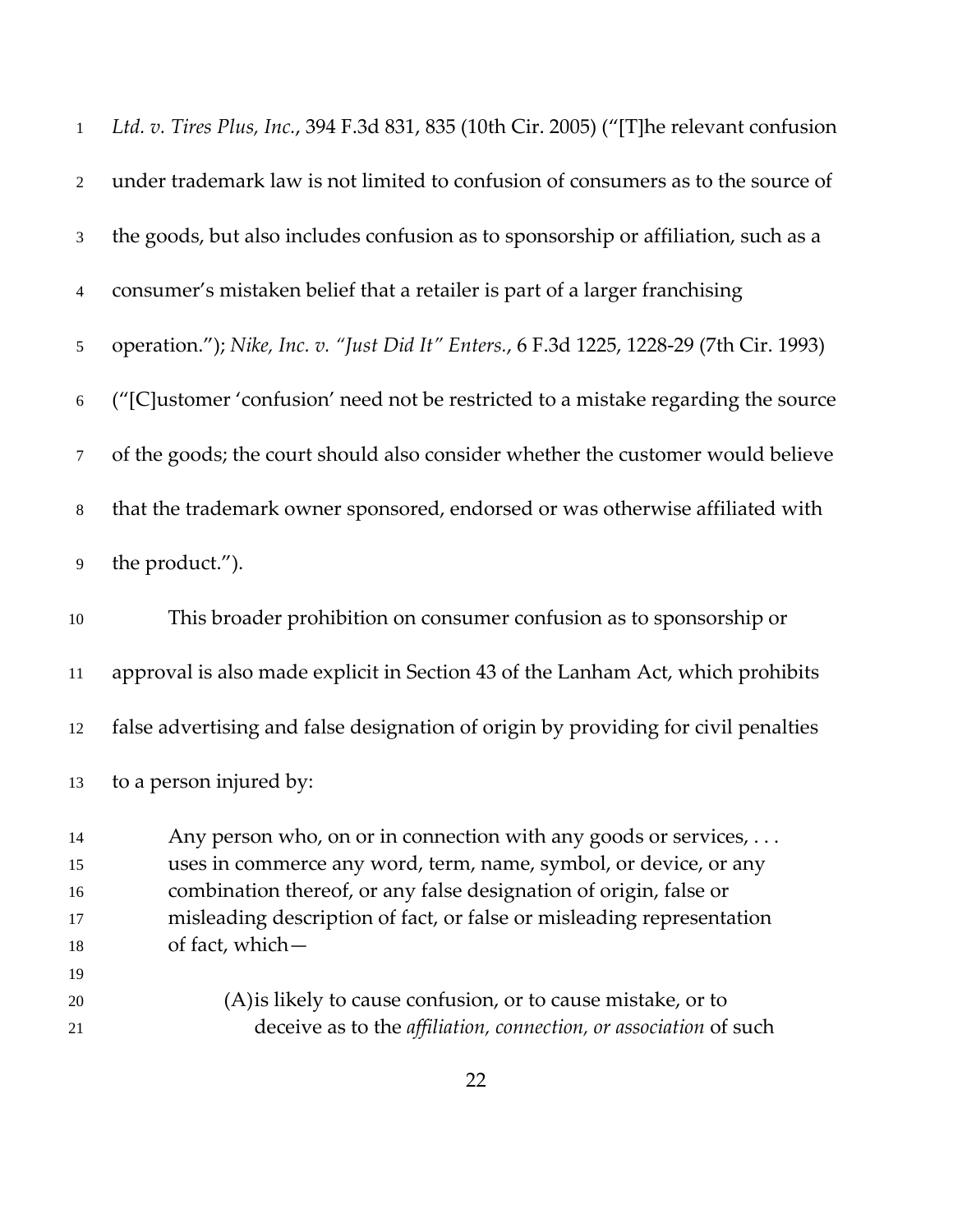| $\mathbf{1}$<br>2                        | person with another person, or as to the origin, sponsorship,<br>or approval of his or her goods, services, or commercial                                                                                   |
|------------------------------------------|-------------------------------------------------------------------------------------------------------------------------------------------------------------------------------------------------------------|
| 3                                        | activities by another person, or                                                                                                                                                                            |
| $\overline{4}$<br>5<br>6<br>7<br>$\,8\,$ | (B) in commercial advertising or promotion, misrepresents the<br>nature, characteristics, qualities, or geographic origin of his<br>or her or another person's goods, services, or commercial<br>activities |
| 9<br>10                                  | 15 U.S.C. § 1125(a)(1) (emphases added).                                                                                                                                                                    |
| 11                                       | Indeed, our case law demonstrates that consumer confusion is plainly not                                                                                                                                    |
| 12                                       | limited to source confusion. For example, in Weight Watchers International, Inc. v.                                                                                                                         |
| 13                                       | Luigino's, Inc., 423 F.3d 137 (2d Cir. 2005), we recognized that Weight Watchers                                                                                                                            |
| 14                                       | was likely to succeed on its claim that a frozen food manufacturer had infringed                                                                                                                            |
| 15                                       | its registered trademark in the term "Points" by prominently displaying the                                                                                                                                 |
| 16                                       | Weight Watchers points value on the packages of its frozen meals. In that case, it                                                                                                                          |
| 17                                       | was clear from the packaging that Luigino's was the source of the actual goods-                                                                                                                             |
|                                          | 18 i.e. the frozen meals. Nonetheless, Weight Watchers could succeed on its claim                                                                                                                           |
| 19                                       | for trademark infringement by showing "that the use of the term 'Points' on the                                                                                                                             |
| 20                                       | front of the package was likely to confuse consumers into believing that Weight                                                                                                                             |
| 21                                       | Watchers had determined the point values or <i>otherwise endorsed</i> the Luigino's                                                                                                                         |
| 22                                       | products." Id. at 144 (emphasis added). Moreover, we have held that there may                                                                                                                               |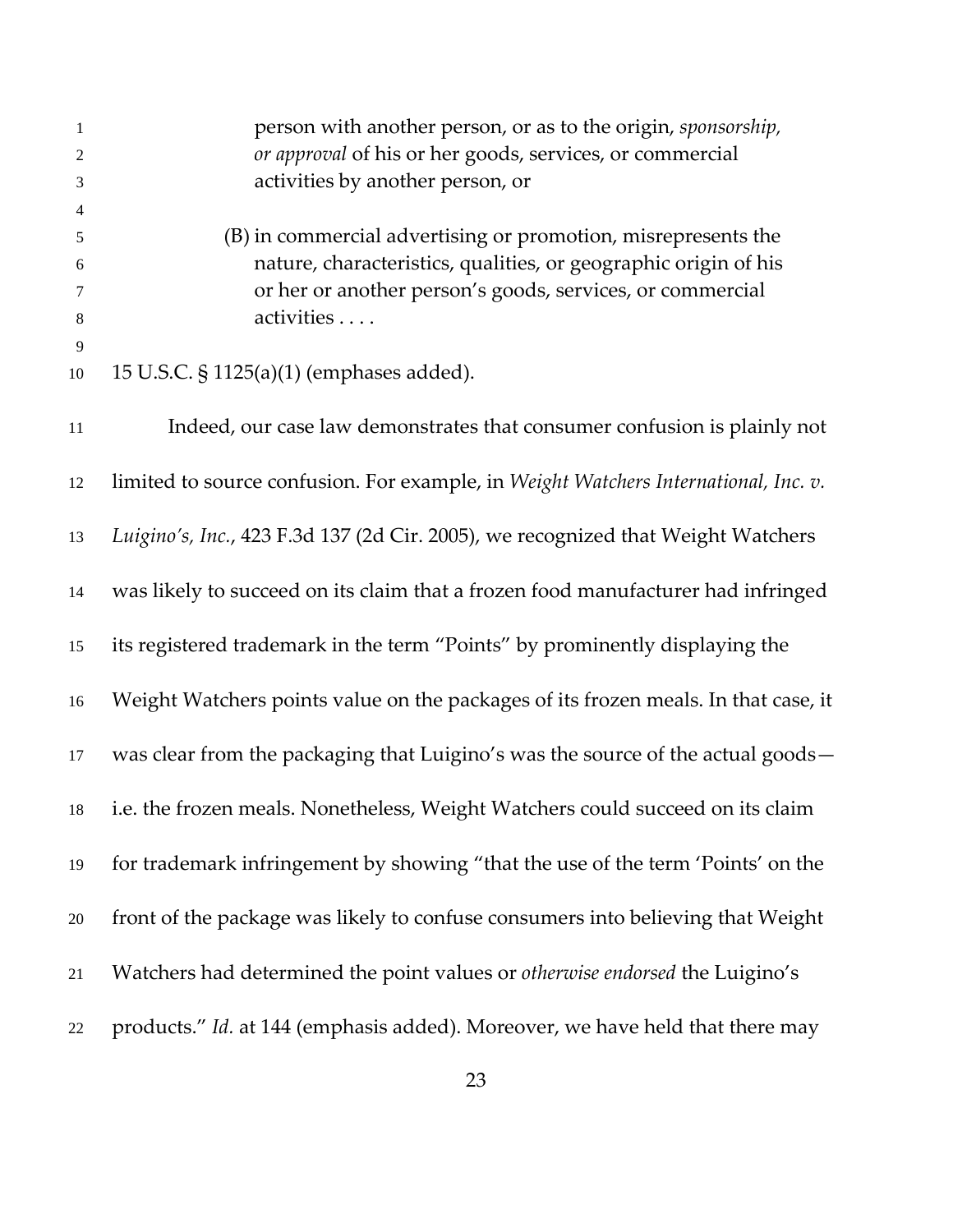be consumer confusion based on the misuse of a trademark, even where it is conceded that the plaintiff's mark accurately designated the source of goods. *See Original Appalachian Artworks, Inc. v. Granada Electronics, Inc.*, 816 F.2d 68, 73 (2d Cir. 1987) (holding unauthorized importation and sale of Cabbage Patch dolls manufactured in Spain with the foreign language adoption papers and birth certificate infringed the plaintiff's trademark in Cabbage Patch dolls "even though the goods do bear [plaintiff's] trademark and were manufactured under license with [the plaintiff]," because plaintiff's "domestic good will is being damaged by consumer confusion caused by the importation of the [Spanish] dolls," which were materially different from American dolls). The district court therefore erred in applying its narrow conception of confusion relevant to infringement claims.

#### **B. Infringement of Certification Marks**

In addition to erroneously treating source confusion as the only relevant type of confusion, the district court also took an erroneously narrow view of how certification marks can be infringed. There are numerous ways in which a 17 certification mark can be infringed. Two of the most well-established "[e]xamples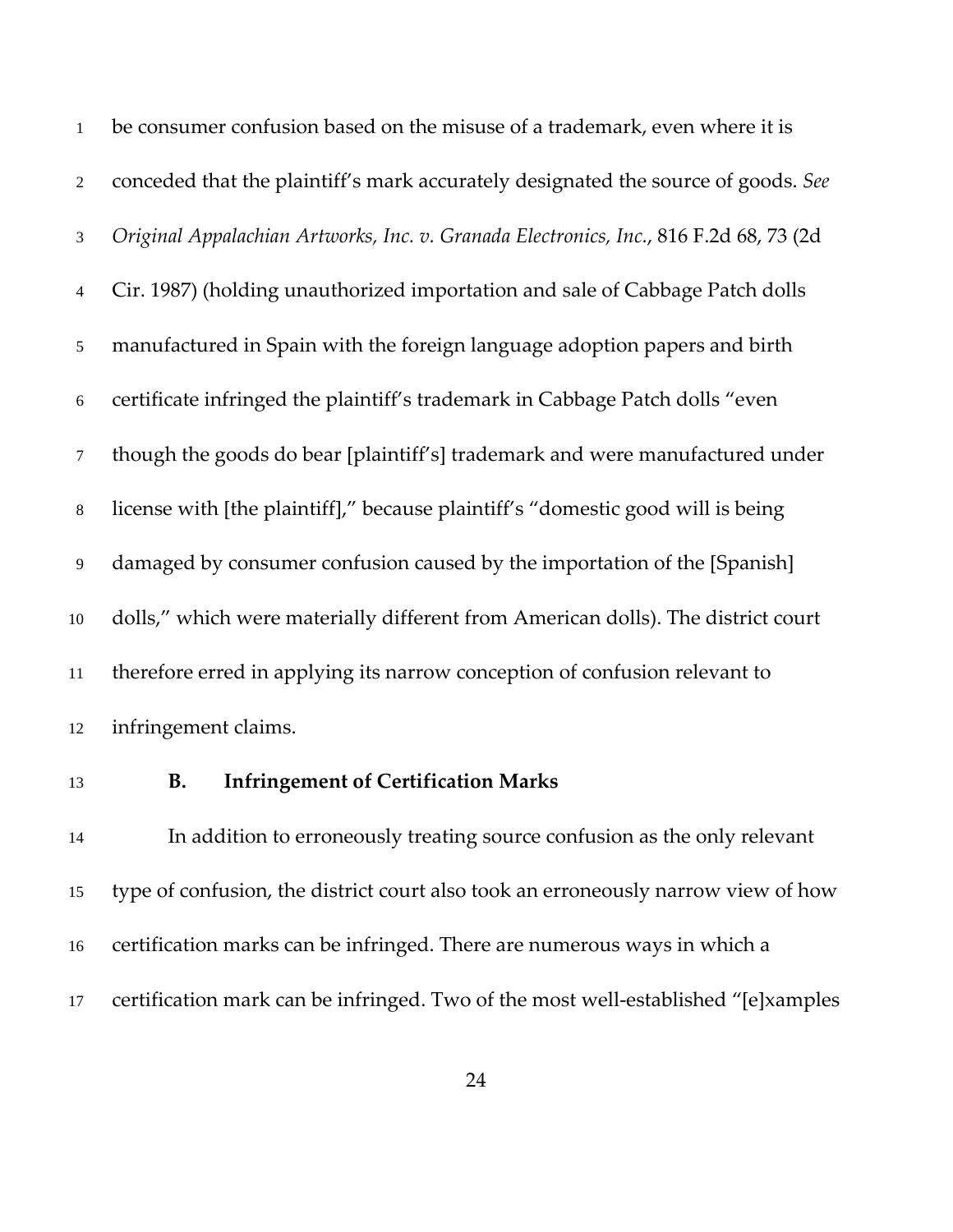| $\mathbf{1}$   | of infringement of a certification mark are: the use of the mark in a resume of a     |
|----------------|---------------------------------------------------------------------------------------|
| $\overline{2}$ | professional who is in fact not certified by the organization that is the owner of    |
| 3              | the mark; and the use of the mark on goods that have not in fact been certified."     |
| $\overline{4}$ | McCarthy § 19:92.50 (footnotes omitted); see, e.g., Am. Bd. of Psychiatry and         |
| $\mathfrak{S}$ | Neurology, Inc., 129 F.3d at 6 (holding that defendant, a physician and psychiatrist  |
| 6              | who claimed in a resume and in court that she was certified by the American           |
| $\tau$         | Board of Psychiatry and Neurology, but was not in fact certified, likely infringed    |
| $\,8\,$        | plaintiff's registered certification mark). In addition, it is clear that a competing |
| $\overline{9}$ | certifier may infringe a certification mark by using a certification mark             |
| $10\,$         | confusingly similar to the certification mark of another certifying body. See, e.g.,  |
| 11             | Levy, 104 F.3d at 39 (reasoning that "[b]ecause the various kosher certification      |
| 12             | agencies employ their own standards for accepting products as kosher, according       |
| 13             | to their particular interpretation of Judaism's dietary requirements, it is           |
| $14\,$         | important for a consumer to recognize the marks of the certification agencies that    |
| 15             | he trusts," and discussing whether the alleged infringing mark is "confusingly        |
| 16             | similar" to the plaintiffs' mark); Am. Angus Ass'n v. Sysco Corp., 829 F. Supp. 807,  |
| 17             | 819 (W.D.N.C. 1992) (enjoining defendant's use of "Supreme Certified Angus            |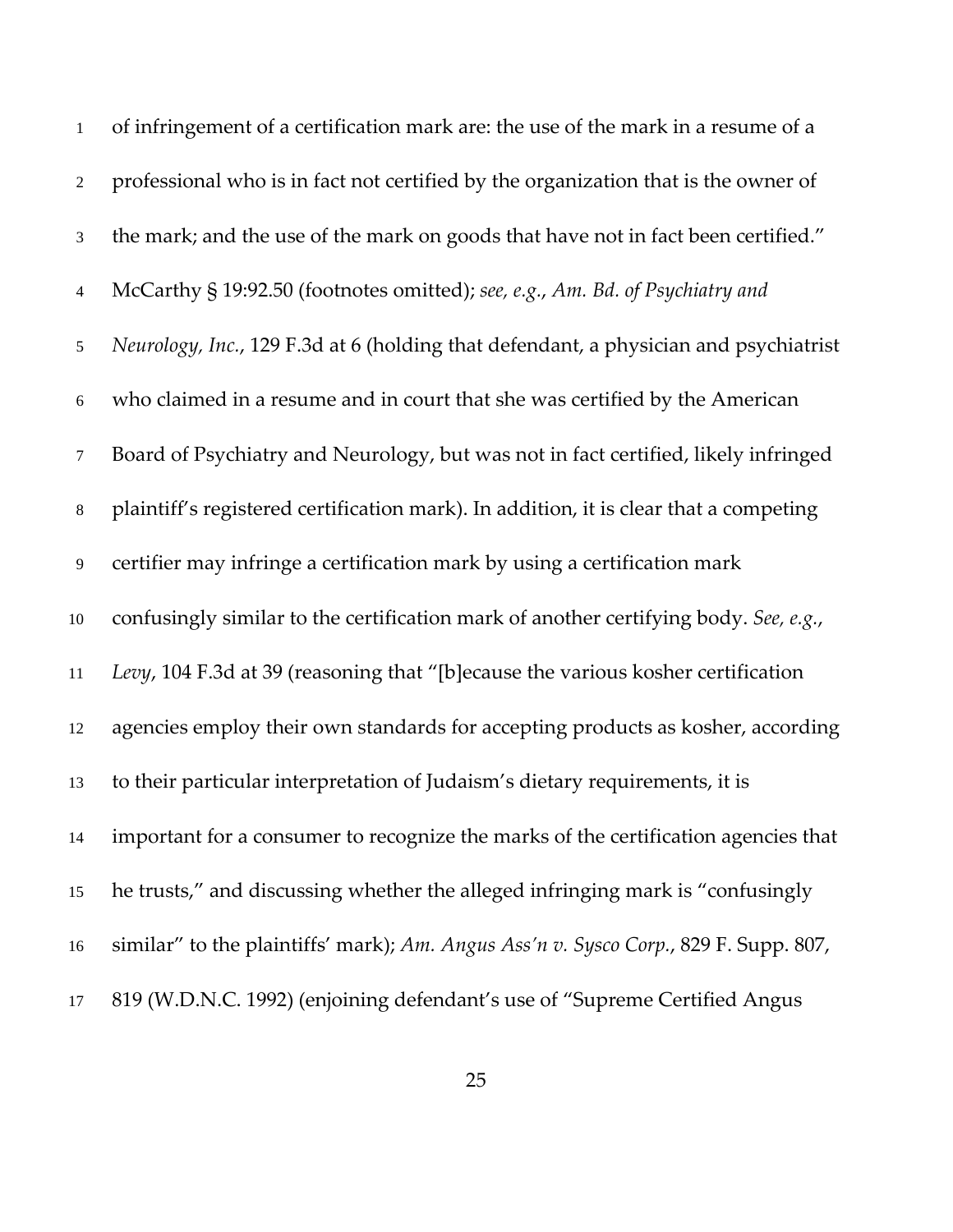| 1              | Beef" as likely to cause confusion with plaintiff's certification "Certified Angus |
|----------------|------------------------------------------------------------------------------------|
| $\overline{2}$ | Beef," because "there is almost a certainty that customers will be led to believe  |
| 3              | [Certified Angus Beef] has introduced a new line").                                |
| $\overline{4}$ | But these are not the exclusive means of infringing on a certification mark.       |
| 5              | Although the district court expressed skepticism that "it is possible for the      |
| $\sqrt{6}$     | CISSP® certification mark to be infringed by a party who has met all the           |
| 7              | requirements for certification," see IISSCC, 2014 WL 3891287, at *6, the           |
| $\,8\,$        | Trademark Board has previously considered almost precisely this issue and          |
| 9              | determined that infringement is possible under these circumstances. The            |
| $10\,$         | Trademark Board reviews applications to register or cancel trademarks,             |
| $11\,$         | including certification marks, and it therefore considers whether an application   |
| 12             | for a new, or junior, mark should be denied on the ground that it is likely to     |
| 13             | cause confusion with a preexisting, or senior, mark. The context in which the      |
| 14             | Trademark Board considers likelihood of confusion is therefore somewhat            |
| 15             | different. See Levy, 104 F.3d at 41-42 (explaining that the Trademark Board        |
| 16             | considers only the "registrability of the applicant's mark exactly as shown in the |
| 17             | application and only as to the goods listed, regardless of actual usage," and      |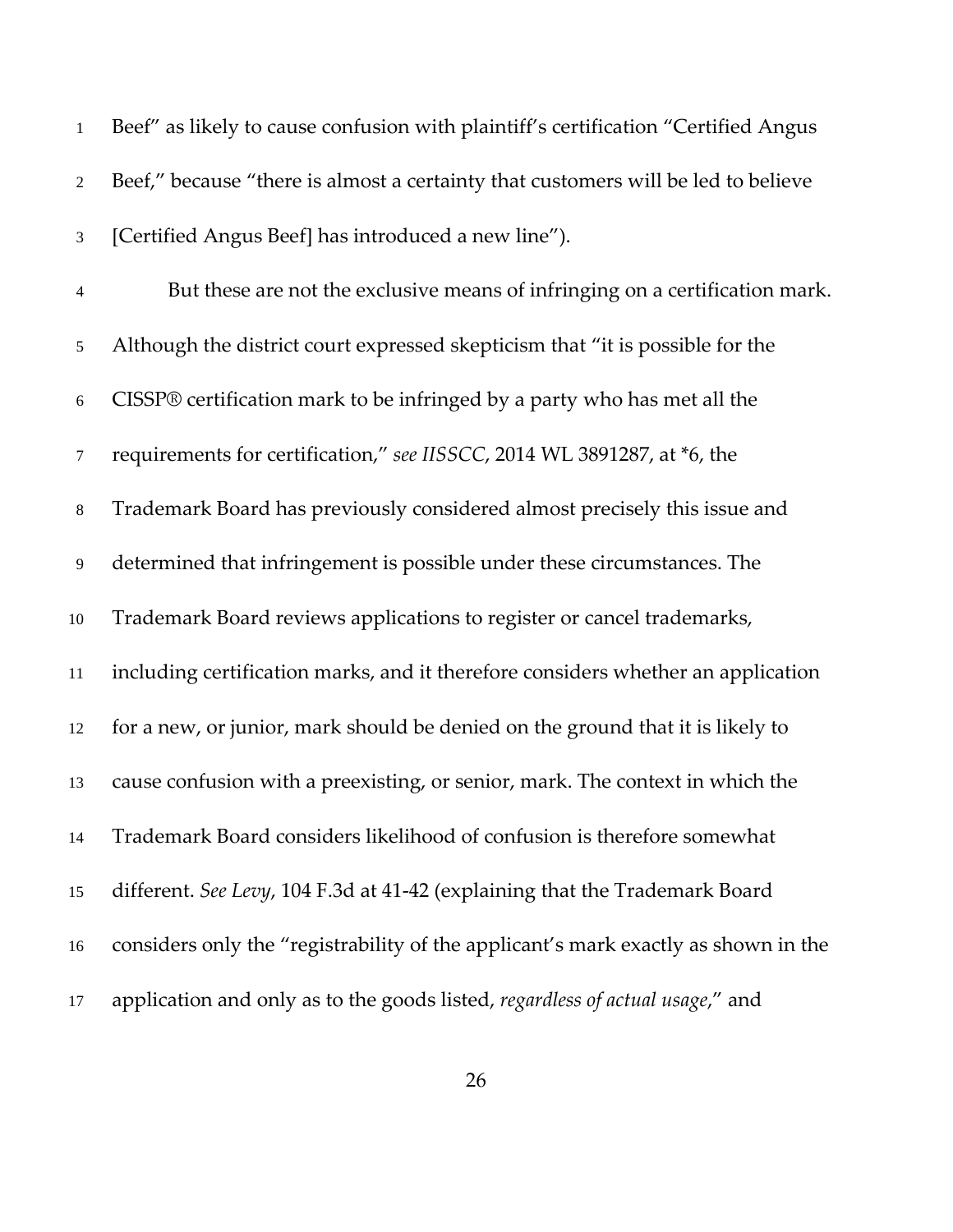| $\mathbf{1}$   | determinations are often made "only upon a limited comparison of the registered       |
|----------------|---------------------------------------------------------------------------------------|
| $\overline{2}$ | or applied-for format and goods without regard for their marketplace manner of        |
| $\mathfrak{Z}$ | use," whereas the <i>Polaroid</i> factors apply in actions for trademark infringement |
| 4              | (quoting Jim Beam Brands Co. v. Beamish & Crawford Ltd., 937 F.2d 729, 734 (2d Cir.   |
| 5              | 1991))). Nonetheless, the Trademark Board's reasoning is instructive.                 |
| $\sqrt{6}$     | The Trademark Board has determined that the junior user's certification               |
| $\tau$         | status is irrelevant to whether it causes a likelihood of confusion with a senior     |
| $8\,$          | certification mark. The Trademark Board "has indicated that even where a              |
| 9              | defendant's product contains ingredients which have been certified by the owner       |
| 10             | of a certification mark, the defendant's incorporation of that certification mark     |
| $11\,$         | into its own composite trademark might be likely to cause confusion as to             |
| 12             | sponsorship, affiliation or connection." McCarthy § 19:92.50 (citing Institut Nat'l   |
| 13             | Des Appellations d'Origine v. Brown-Forman Corp., 47 U.S.P.Q.2d 1875 (T.T.A.B.        |
| 14             | 1998) (denying summary judgment because it is possible that the applicant's           |
| 15             | "Canadian Mist and Cognac" trademark for a blend of Canadian whiskey and              |
| 16             | genuine Cognac brandy would create a likelihood of confusion with a                   |
| 17             | preexisting certification mark for "Cognac")). For example, in a precedential         |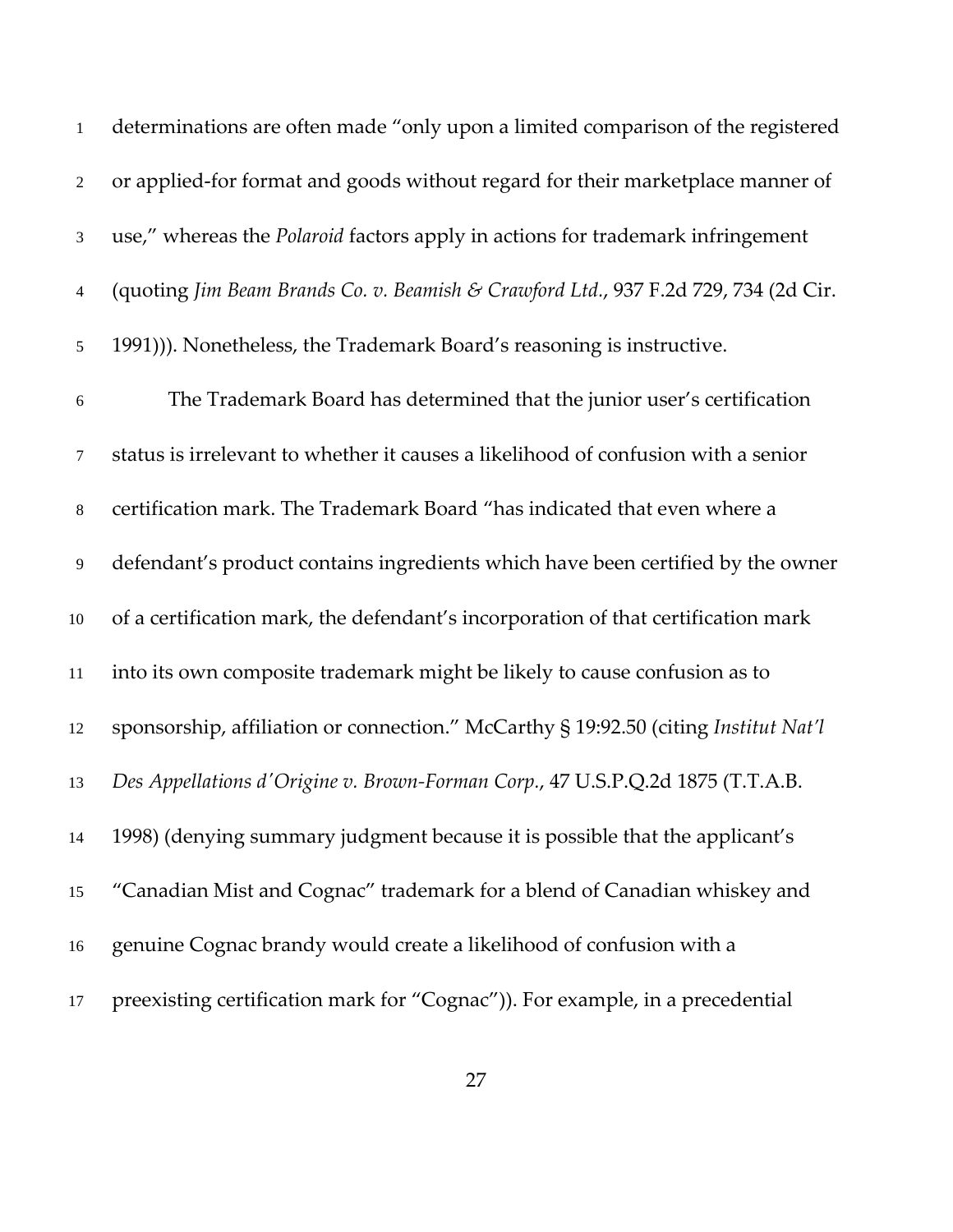| $\mathbf{1}$   | decision, the Trademark Board refused to register a new certification mark           |
|----------------|--------------------------------------------------------------------------------------|
| $\overline{2}$ | "Darjeeling Nouveau" for tea, because it was likely to cause consumer confusion      |
| $\mathfrak{Z}$ | with the preexisting, registered certification mark "Darjeeling," for tea certified  |
| $\overline{4}$ | from the Darjeeling District of West Bengal, India. See Tea Bd. of India v. Republic |
| 5 <sup>5</sup> | of Tea, Inc., 80 U.S.P.Q.2d 1881 (T.T.A.B. 2006). The Trademark Board held that      |
| 6              | the fact that applicant's "Darjeeling Nouveau" tea was, in all circumstances,        |
| $\tau$         | made entirely of genuine, certified "Darjeeling" tea, and merely purported to        |
| $\,8\,$        | meet higher standards as the "first press," was irrelevant. Id. ("[T]he fact that a  |
| $\overline{9}$ | user's products may be genuine, whether in whole or in part, is simply irrelevant    |
| $10\,$         | and is not a defense to a likelihood of confusion claim.").                          |
| 11             | Accordingly, although a person who is not certified can infringe a                   |
| 12             | certification mark by engaging in unlicensed use of the mark, this is not the only   |
| 13             | manner of misusing a certification mark that is cognizable in an infringement        |
| 14             | suit. Just as it would infringe the "Darjeeling" certification mark for a competitor |
| 15             | to identify genuine, certified Darjeeling tea with its own composite mark            |
| 16             | "Darjeeling Nouveau," id., the district court erred in failing to consider that SU   |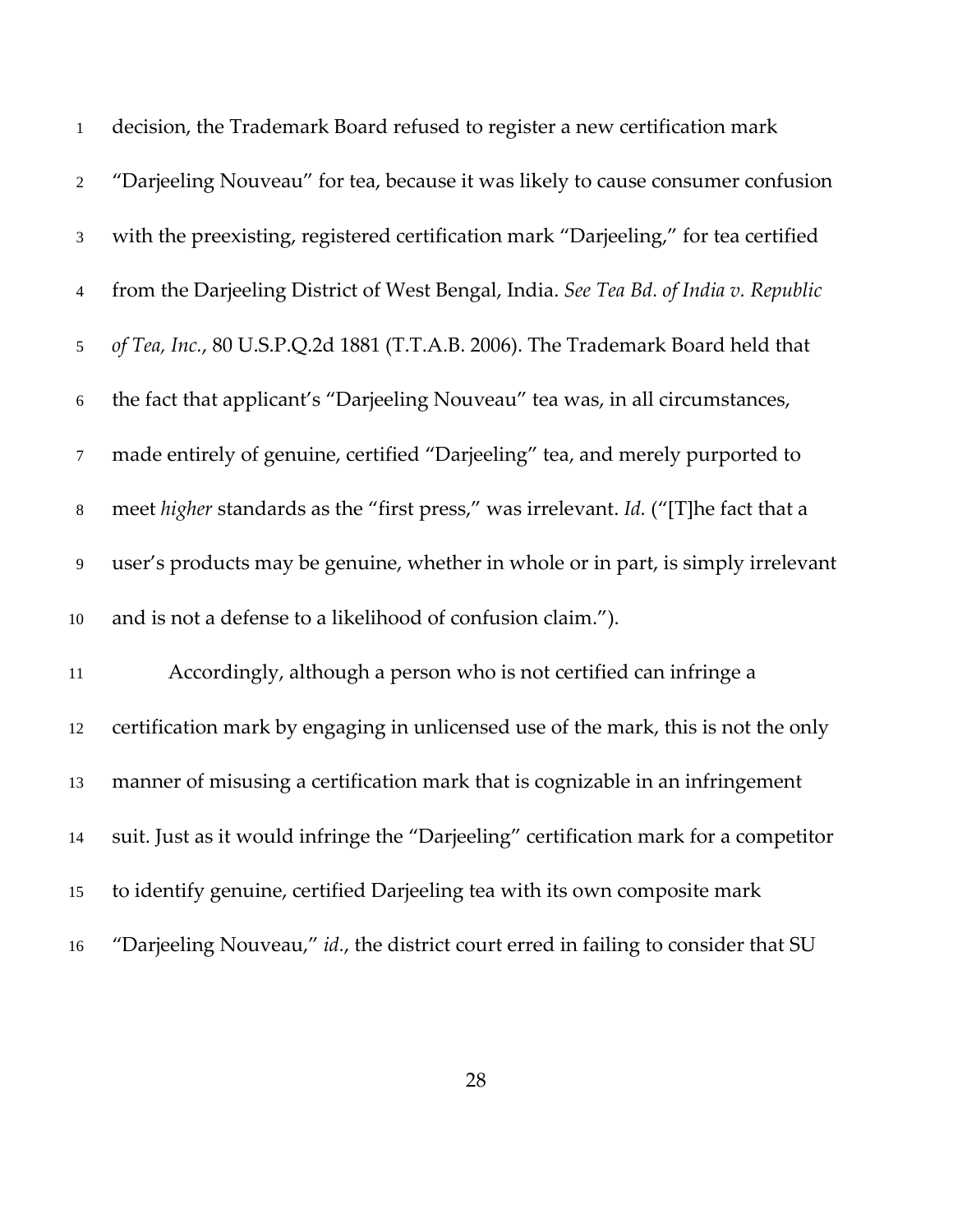1 may have infringed on ISC<sup>2</sup>'s certification mark by identifying its certified instructor as "Master CISSP" and "CISSP Master."

| $\mathfrak{Z}$   | Importantly, it is not a prerequisite to ISC <sup>2</sup> 's claim of infringement "that        |
|------------------|-------------------------------------------------------------------------------------------------|
| $\overline{4}$   | the defendant was using the allegedly infringing content 'as a [certification]                  |
| $\sqrt{5}$       | mark."" Kelly-Brown, 717 F.3d at 308. Accordingly, SU's use of the terms "CISSP                 |
| 6                | Master" and "Master CISSP" can infringe ISC <sup>2</sup> 's certification mark, even if SU is   |
| $\boldsymbol{7}$ | not attempting to compete with ISC <sup>2</sup> by offering its own "CISSP Master" or           |
| $\,8\,$          | "Master CISSP" certification. Nor is it required that ISC <sup>2</sup> actually offer a "CISSP" |
| 9                | Master" or "Master CISSP" certification to succeed. See Gay Toys, Inc., 658 F.2d at             |
| $10\,$           | 79 ("On the question of the likelihood of confusion, it is not necessary that                   |
| 11               | [the plaintiff] actually manufacture the toy cars [the defendant created to                     |
| 12               | resemble the cars in the plaintiff's movie], but merely that a confusion as to                  |
| 13               | sponsorship result." (emphasis added)). Even though neither ISC <sup>2</sup> nor SU offers a    |
| 14               | "Master CISSP" or "CISSP Master" certification, "customers [may] be led to                      |
| 15               | believe [ISC <sup>2</sup> ] has introduced a new line" of certifications. Am. Angus Ass'n, 829  |
| 16               | F. Supp. at 819; see also McCarthy § 23:50 ("The Trademark Board has said that                  |
| 17               | the general rule is that a subsequent user may not avoid likely confusion by                    |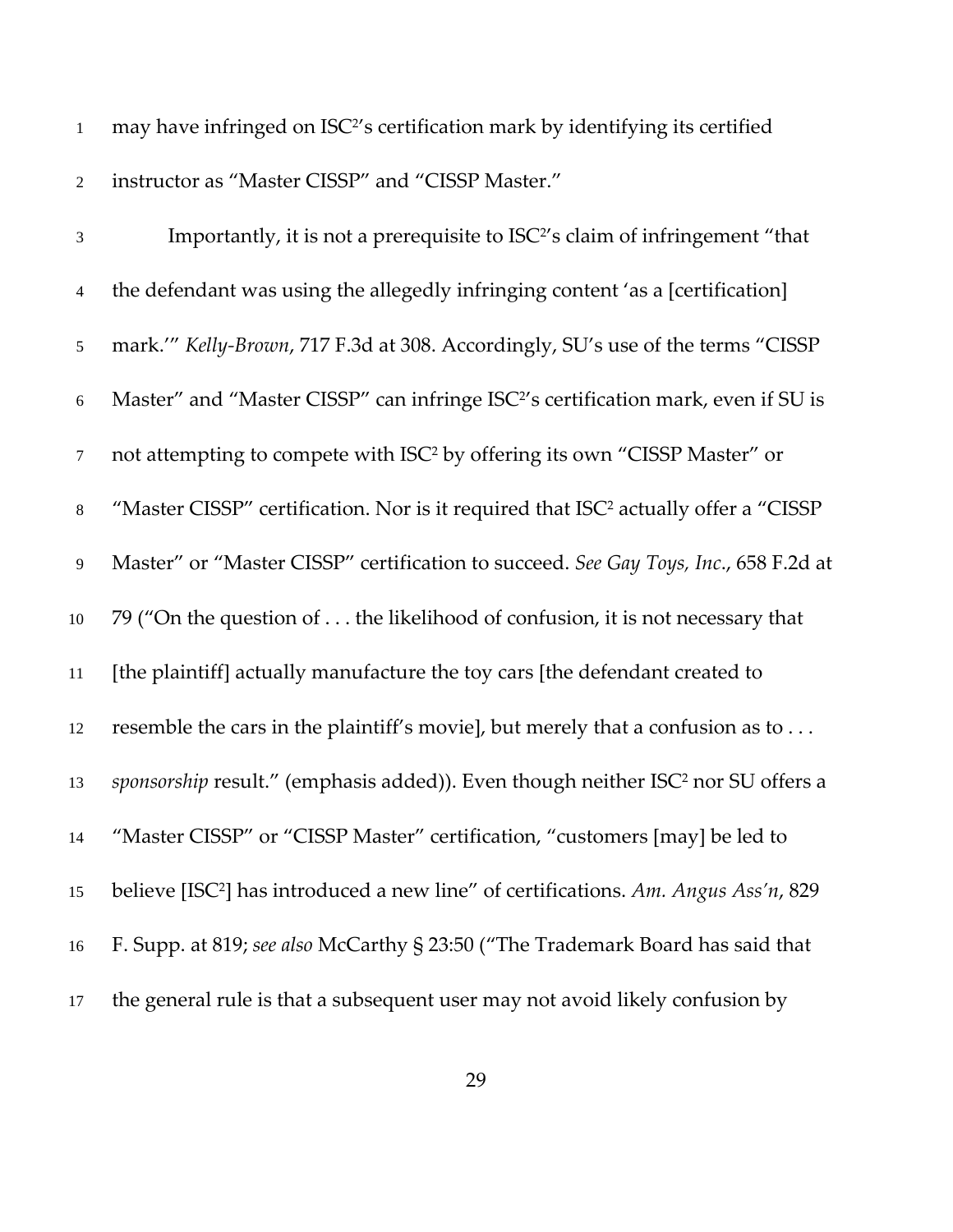| 1              | appropriating another's entire mark and adding descriptive or non-distinctive                      |
|----------------|----------------------------------------------------------------------------------------------------|
| $\overline{2}$ | matter to it." (footnote omitted)). <sup>4</sup> As in all infringement suits in this Circuit, the |
| 3              | relevant inquiry is simple: whether there is "a likelihood that an appreciable                     |
| $\overline{4}$ | number of ordinarily prudent purchasers are likely to be misled, or indeed                         |
| $\mathfrak{S}$ | simply confused, as to the source of the goods in question, or that there may be                   |
| 6              | confusion as to plaintiff's sponsorship or endorsement of the junior mark."                        |
| $\tau$         | Hormel Foods Corp., 73 F.3d at 502 (internal quotation marks omitted).                             |
| $\,8\,$        | C.<br>Likelihood of Confusion in Nominative Use Cases                                              |
| $\overline{9}$ | Having determined that the district court erred in considering only source                         |
| $10\,$         | confusion and erroneously limiting the ways in which certification marks can be                    |
| 11             | infringed, we turn to the question of how the district court should assess                         |
| 12             | likelihood of confusion on remand.                                                                 |
| 13             | As discussed above, our Court's test for assessing likelihood of confusion                         |
| 14             |                                                                                                    |
|                | is the Polaroid test. As noted, courts are to consider the following eight non-                    |

exclusive factors:

<sup>&</sup>lt;sup>4</sup> On the other hand, these facts might be taken into account in assessing such *Polaroid* factors as "proximity of the products and competitiveness with one another" and the possibility that the "senior user may 'bridge the gap' by developing a product for sale in the market of the alleged infringer's product." *Starbucks Corp.*, 588 F.3d at 115.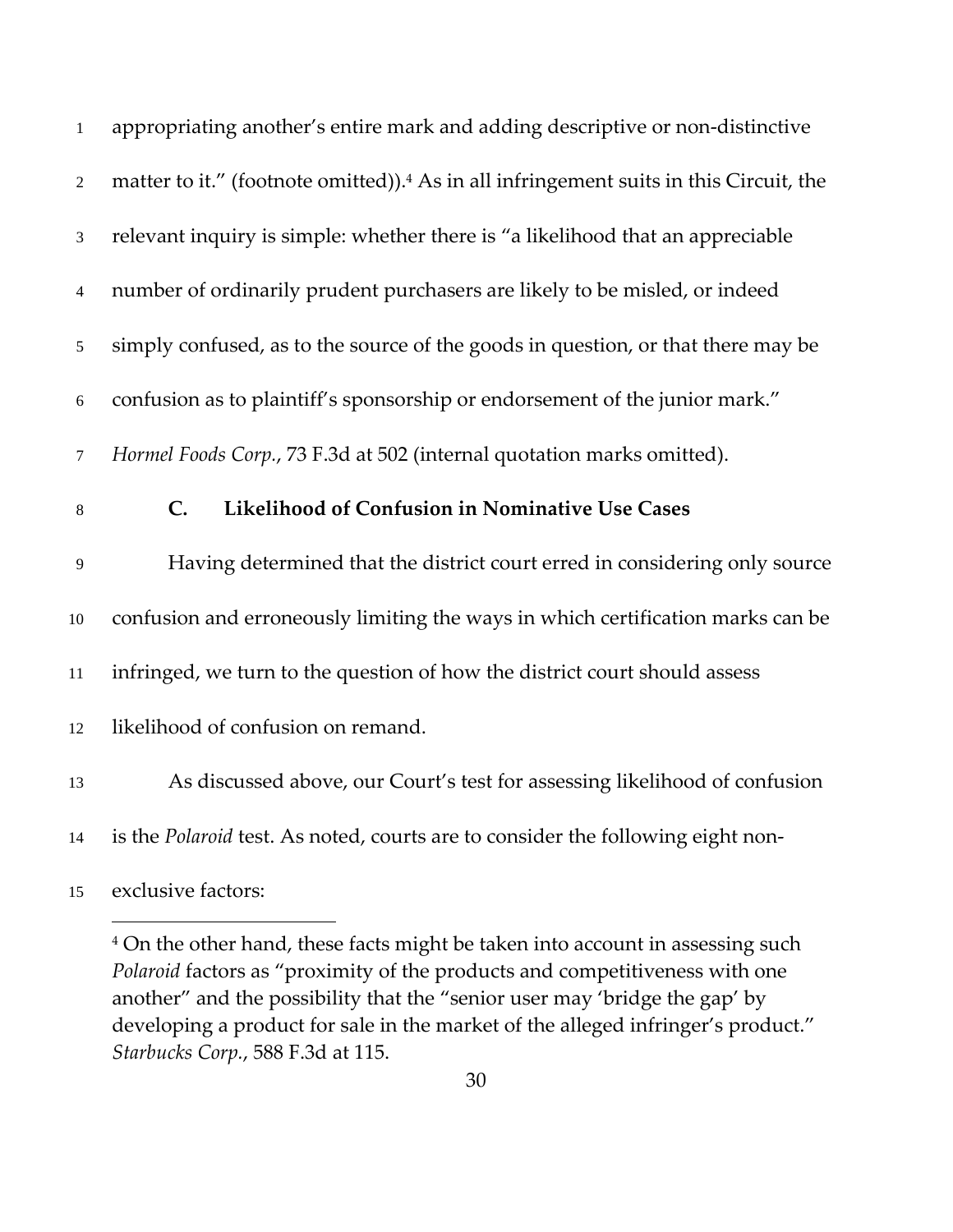| 1<br>2       | (1) strength of the trademark; (2) similarity of the marks; (3) proximity of<br>the products and their competitiveness with one another; (4) evidence that |
|--------------|------------------------------------------------------------------------------------------------------------------------------------------------------------|
| 3            | the senior user may "bridge the gap" by developing a product for sale in                                                                                   |
| 4            | the market of the alleged infringer's product; (5) evidence of actual                                                                                      |
| 5            | consumer confusion; (6) evidence that the imitative mark was adopted in                                                                                    |
| 6            | bad faith; (7) respective quality of the products; and (8) sophistication of                                                                               |
| 7            | consumers in the relevant market.                                                                                                                          |
| $\,8\,$<br>9 | Starbucks Corp., 588 F.3d at 115. This Court has repeatedly urged district courts to                                                                       |
| 10           | apply the Polaroid factors even "where a factor is irrelevant to the facts at hand."                                                                       |
| 11           | Arrow Fastener Co., 59 F.3d at 400 ("[I]t is incumbent upon the district judge to                                                                          |
| 12           | engage in a deliberate review of each factor, and, if a factor is inapplicable to a                                                                        |
| 13           | case, to explain why.").                                                                                                                                   |
| 14           | The district court, rather than applying the Polaroid factors, applied the                                                                                 |
| 15           | Ninth Circuit's test which applies in cases of nominative use of marks.                                                                                    |
| 16           | Nominative use is a "use of another's trademark to identify, not the defendant's                                                                           |
| 17           | goods or services, but the plaintiff's goods or services." McCarthy § 23:11. It is                                                                         |
| 18           | called "nominative" use "because it 'names' the real owner of the mark." Id. "The                                                                          |
| 19           | doctrine of nominative fair use allows a defendant to use a plaintiff's trademark                                                                          |
| 20           | to identify the plaintiff's goods so long as there is no likelihood of confusion                                                                           |
| 21           | about the source of the defendant's product or the mark-holder's sponsorship or                                                                            |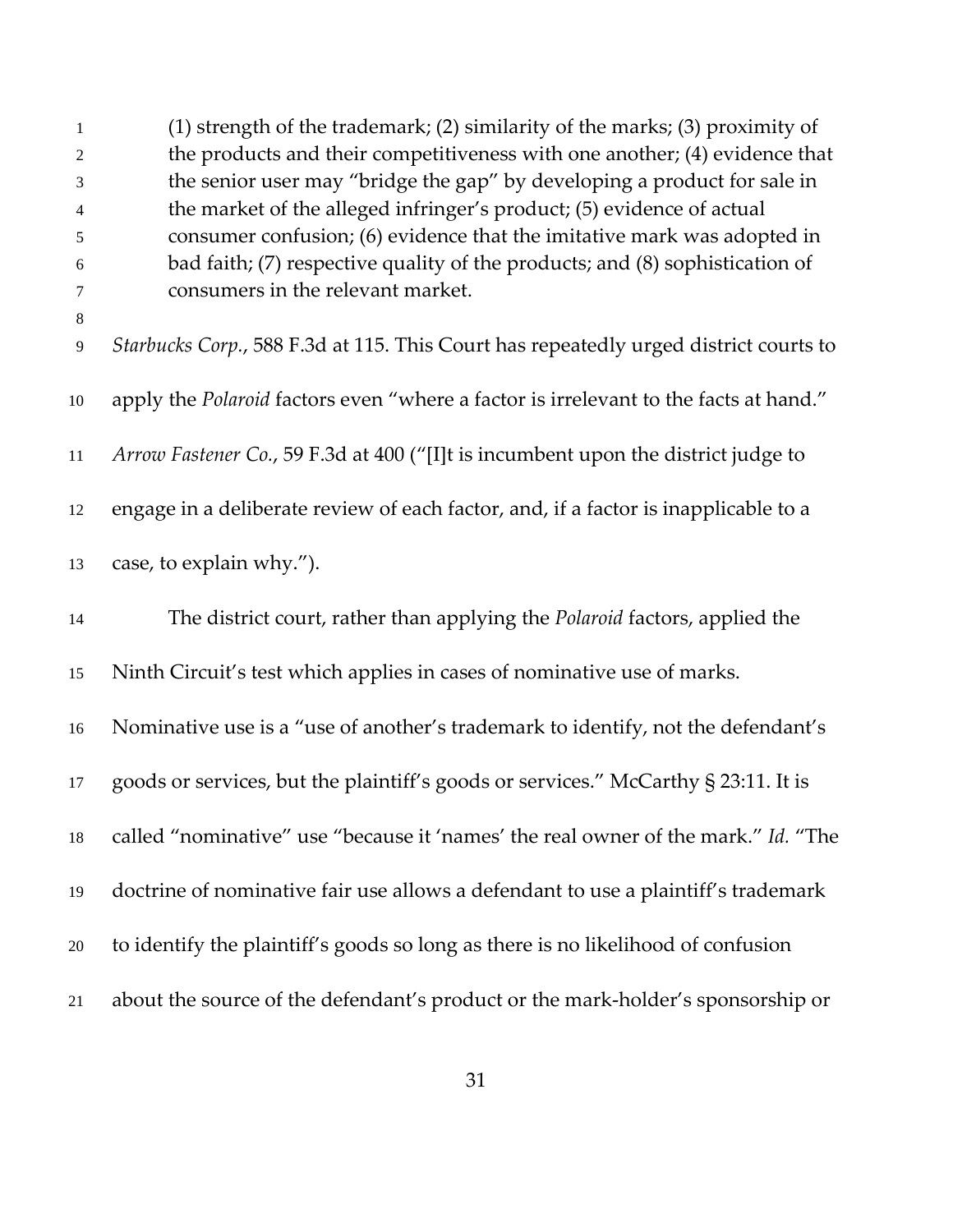| $\mathbf{1}$                           | affiliation." Tiffany (NJ) Inc. v. eBay Inc., 600 F.3d 93, 102 (2d Cir. 2010) (alterations                                                                                                                                                                                                                                                                                                 |
|----------------------------------------|--------------------------------------------------------------------------------------------------------------------------------------------------------------------------------------------------------------------------------------------------------------------------------------------------------------------------------------------------------------------------------------------|
| 2                                      | and internal quotation marks omitted). Because the <i>Polaroid</i> factors-or their                                                                                                                                                                                                                                                                                                        |
| 3                                      | analogues in other circuits—are not easily applied in cases of nominative use,                                                                                                                                                                                                                                                                                                             |
| $\overline{4}$                         | various courts have created new tests to apply in such circumstances. The Ninth                                                                                                                                                                                                                                                                                                            |
| 5                                      | Circuit's nominative fair use doctrine stems from its decision in New Kids on the                                                                                                                                                                                                                                                                                                          |
| 6                                      | Block v. News America Publishing, Inc., 971 F.2d 302 (9th Cir. 1992). In that case, a                                                                                                                                                                                                                                                                                                      |
| $\tau$                                 | newspaper conducted a survey in connection with a story about a concert by the                                                                                                                                                                                                                                                                                                             |
| $8\,$                                  | pop music group "New Kids on the Block," asking readers "Which of the five is                                                                                                                                                                                                                                                                                                              |
| 9                                      | your fave?" and invoking the name of the group. Id. at 304. The Ninth Circuit                                                                                                                                                                                                                                                                                                              |
| $10\,$                                 | held that this was a non-infringing "nominative use of a mark" which did not                                                                                                                                                                                                                                                                                                               |
| 11                                     | imply sponsorship or endorsement by the trademark owner. The Ninth Circuit                                                                                                                                                                                                                                                                                                                 |
| 12                                     | adopted the following test for nominative fair use:                                                                                                                                                                                                                                                                                                                                        |
| 13<br>14<br>15<br>16<br>17<br>18<br>19 | First, the product or service in question must be one not readily<br>identifiable without use of the trademark; second, only so much of<br>the mark or marks may be used as is reasonably necessary to<br>identify the product or service; and third, the user must do nothing<br>that would, in conjunction with the mark, suggest sponsorship or<br>endorsement by the trademark holder. |
| 20                                     | Id. at 308 (footnote omitted). Other circuits have adopted variations of this test.                                                                                                                                                                                                                                                                                                        |
| 21                                     | See, e.g., Universal Commc'n Sys., Inc. v. Lycos, Inc., 478 F.3d 413, 424 (1st Cir. 2007);                                                                                                                                                                                                                                                                                                 |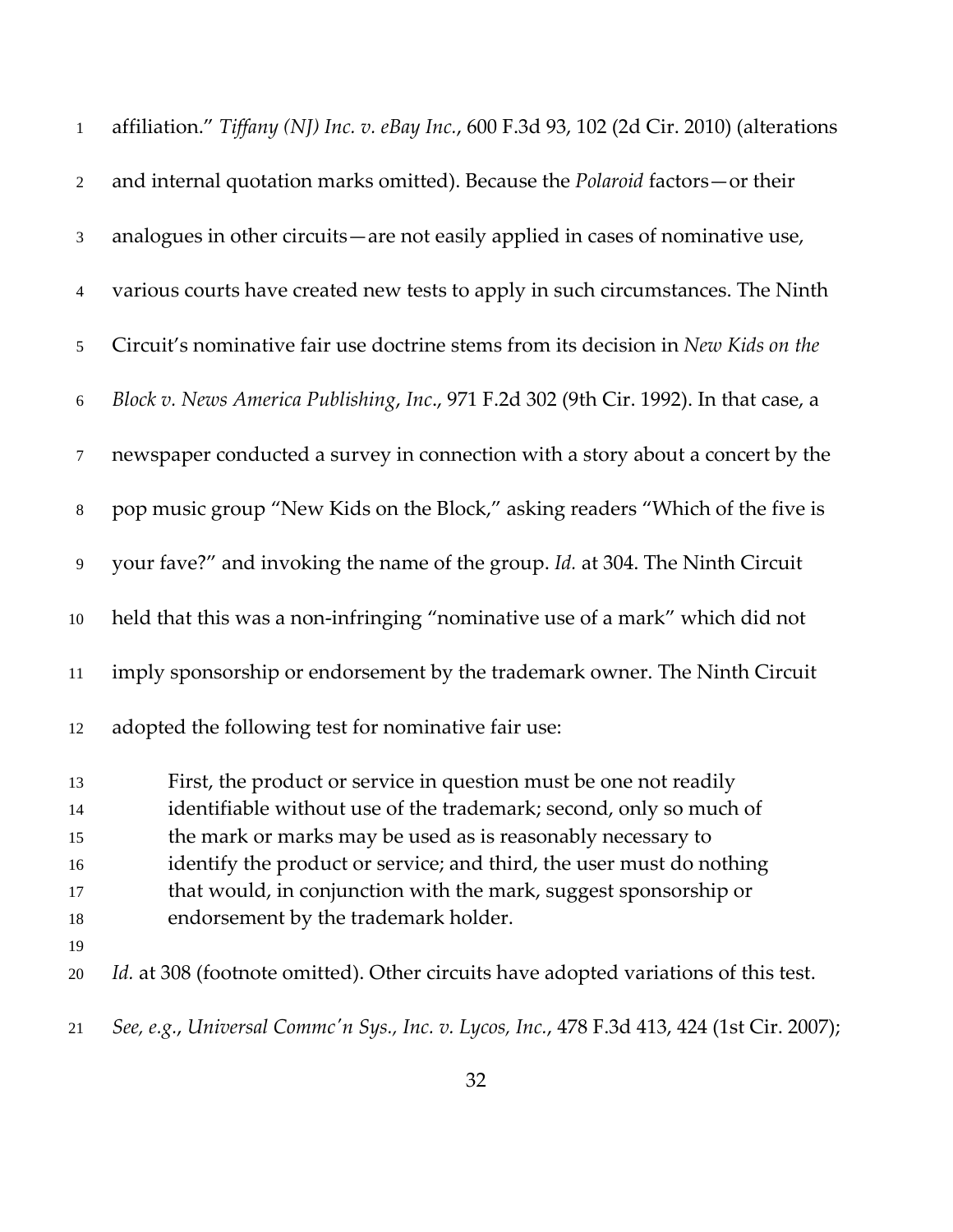| $\mathbf{1}$     | Century 21 Real Estate Corp. v. Lendingtree, Inc., 425 F.3d 211, 220-22 (3d Cir. 2005);  |
|------------------|------------------------------------------------------------------------------------------|
| $\overline{2}$   | Pebble Beach Co. v. Tour 18 I Ltd., 155 F.3d 526, 546-47 (5th Cir. 1998), abrogated on   |
| 3                | other grounds by TrafFix Devices, Inc. v. Mktg. Displays, Inc., 532 U.S. 23 (2001).      |
| $\overline{4}$   | In the Ninth Circuit, nominative fair use is not an affirmative defense                  |
| 5                | because it does not protect a defendant from liability if there is, in fact, a           |
| $\boldsymbol{6}$ | likelihood of consumer confusion. Rather, the nominative fair use test replaces          |
| $\tau$           | the multi-factor test that the Ninth Circuit typically employs to determine              |
| $8\,$            | consumer confusion, i.e., it replaces the Ninth Circuit's analogue to the Polaroid       |
| 9                | test. See Cairns v. Franklin Mint Co., 292 F.3d 1139, 1150-51 (9th Cir. 2002); accord    |
| $10\,$           | Toyota Motor Sales, U.S.A., Inc. v. Tabari, 610 F.3d 1171, 1175 (9th Cir. 2010); Mattel, |
| 11               | Inc. v. Walking Mountain Prods., 353 F.3d 792, 810 n.19 (9th Cir. 2003); see also        |
| 12               | McCarthy § 23:11 ("The Ninth Circuit, in crafting a separate category of a               |
| 13               | 'nominative fair use' analysis, created a specialized tool to analyze a certain class    |
| 14               | of cases of alleged infringement. The Ninth Circuit did not intend nominative            |
| 15               | fair use to constitute an affirmative defense.").                                        |
| 16               | By contrast, the Third Circuit, another court to have developed a                        |
|                  |                                                                                          |

nominative fair use doctrine, affords defendants broader protection. The Third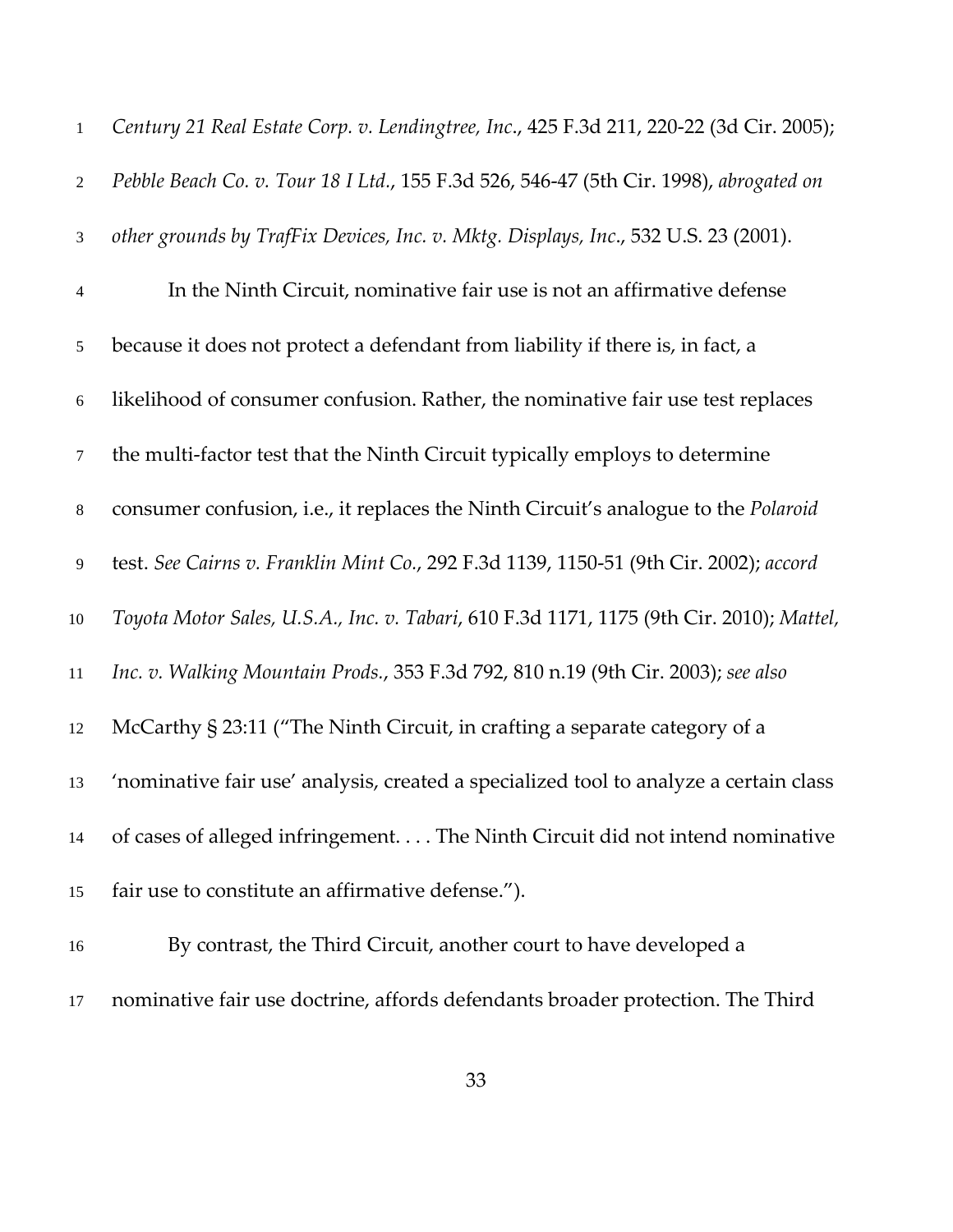| $\mathbf{1}$     | Circuit treats nominative fair use as an affirmative defense that may be asserted    |
|------------------|--------------------------------------------------------------------------------------|
| $\overline{2}$   | by the defendant despite a likelihood of consumer confusion. To be entitled to       |
| $\mathfrak{Z}$   | protection based on the affirmative defense, a defendant must show                   |
| $\overline{4}$   | (1) that the use of plaintiff's mark is necessary to describe both the               |
| 5                | plaintiff's product or service and the defendant's product or service;               |
| $\boldsymbol{6}$ | (2) that the defendant uses only so much of the plaintiff's mark as is               |
| 7                | necessary to describe plaintiff's product; and (3) that the defendant's              |
| 8                | conduct or language reflect the true and accurate relationship                       |
| $\overline{9}$   | between plaintiff and defendant's products or services.                              |
| 10               |                                                                                      |
| 11               | Century 21 Real Estate Corp., 425 F.3d at 222.                                       |
| 12               | To this point, this Court has not adopted either the Ninth Circuit or the            |
| 13               | Third Circuit's rule on nominative fair use. See Tiffany (NJ) Inc., 600 F.3d at 102  |
| 14               | (affirming the district court's decision that applied the doctrine of nominative     |
| 15               | fair use on other grounds); McCarthy § 23:11. Nonetheless, district courts within    |
| 16               | our Circuit frequently use the Ninth Circuit's formulation. See, e.g., Car-Freshner  |
| 17               | Corp. v. Getty Images, Inc., 822 F. Supp. 2d 167, 177-78 (N.D.N.Y. 2011); Audi AG v. |
| 18               | Shokan Coachworks, Inc., 592 F. Supp. 2d 246, 269-70 (N.D.N.Y. 2008) (collecting     |
| 19               | cases); Yurman Studio, Inc. v. Castaneda, 591 F. Supp. 2d 471, 500-02 (S.D.N.Y.      |
| $20\,$           | 2008); M. Shanken Commc'ns, Inc. v. Cigar500.com, No. 07 CIV. 7371 (JGK), 2008       |
| 21               | WL 2696168, at *11 (S.D.N.Y. July 7, 2008); Merck & Co. v. Mediplan Health           |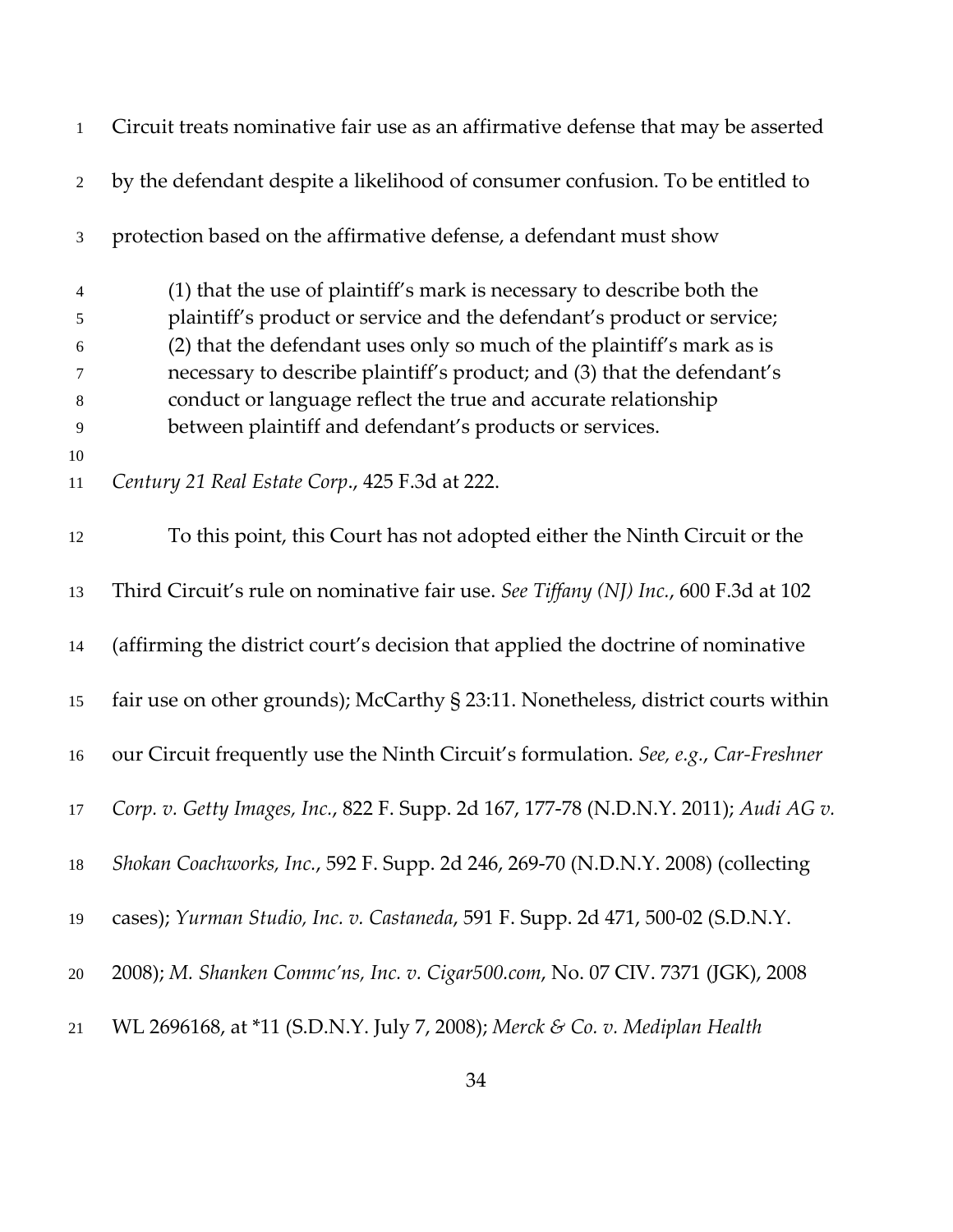| $\mathbf{1}$   | Consulting, Inc., 425 F. Supp. 2d 402, 413 (S.D.N.Y. 2006). Further, as discussed           |
|----------------|---------------------------------------------------------------------------------------------|
| 2              | below we have endorsed the principles underlying the nominative fair use                    |
| 3              | doctrine. See Tiffany (NJ) Inc., 600 F.3d at 102-03; Dow Jones & Co. v. Int'l Sec. Exch.,   |
| $\overline{4}$ | Inc., 451 F.3d 295, 308 (2d Cir. 2006).                                                     |
| 5              | Having considered the case law, as well as the positions of the United                      |
| 6              | States Patent and Trademark Office, <sup>5</sup> we reject the Third Circuit's treatment of |
| $\tau$         | nominative fair use as an affirmative defense. The Lanham Act sets forth                    |
| 8              | numerous affirmative defenses to infringement claims that can be asserted even              |
| 9              | if the plaintiff has established likelihood of confusion. See 15 U.S.C. § 1115(b). The      |
| 10             | Third Circuit's basis for treating nominative fair use as an affirmative defense is         |

<sup>5</sup> We invited the United States Patent and Trademark Office to submit a letter brief regarding several issues to be decided in this appeal. It did so on August 14, 2015 and August 31, 2015, through submissions signed by the United States Patent and Trademark Office and the Department of Justice. "We consider the views expressed therein for persuasive value." *Serricchio v. Wachovia Sec. LLC*, 658 F.3d 169, 178 (2d Cir. 2011); *see also Skidmore v. Swift & Co.*, 323 U.S. 134, 140 (1944) ("We consider that the rulings, interpretations and opinions of the [agency], while not controlling upon the courts by reason of their authority, do constitute a body of experience and informed judgment to which courts and litigants may properly resort for guidance. The weight of such a judgment in a particular case will depend upon the thoroughness evident in its consideration, the validity of its reasoning, its consistency with earlier and later pronouncements, and all those factors which give it power to persuade, if lacking power to control.").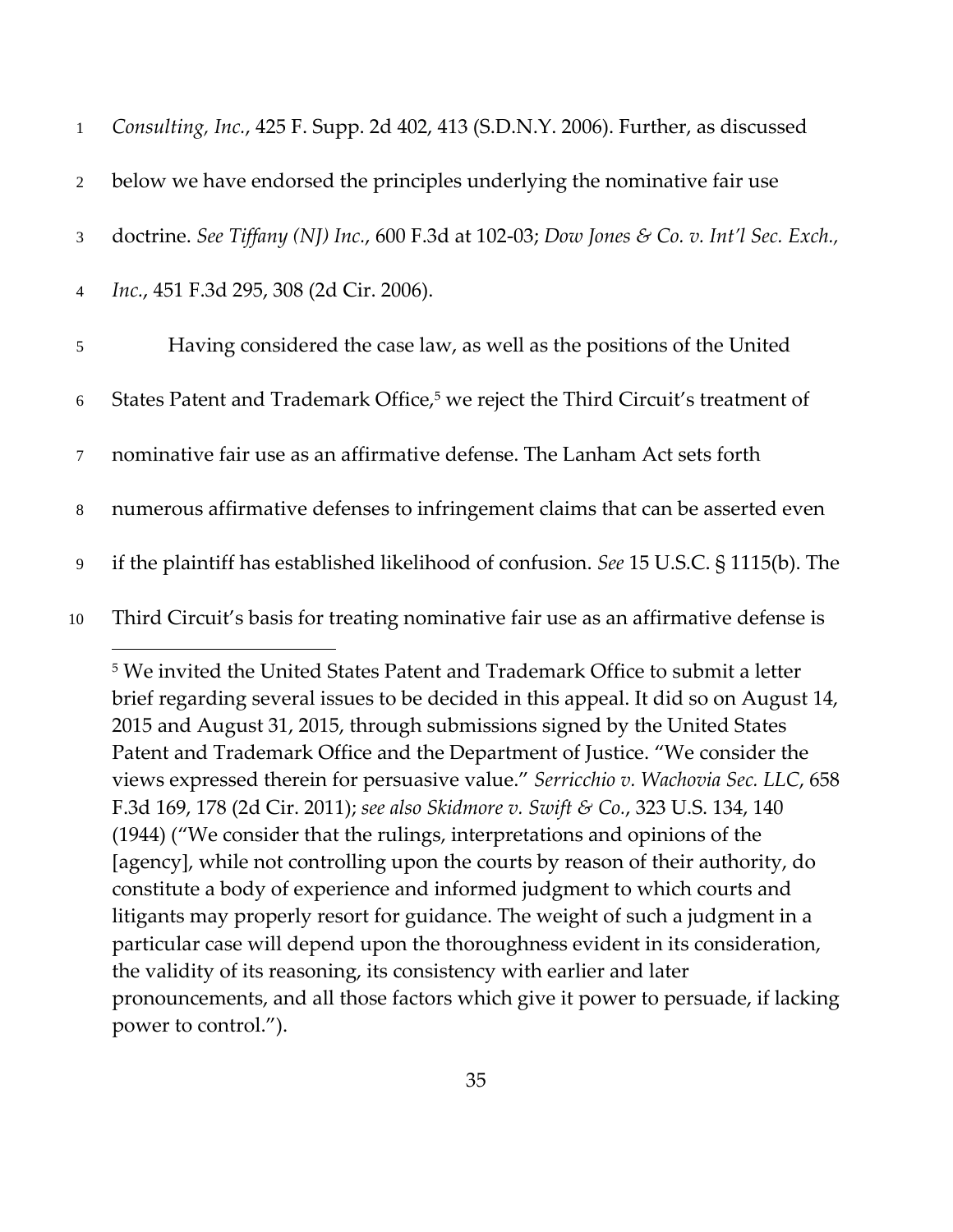| $\mathbf{1}$     | that the Supreme Court has treated classic, or descriptive, fair use as an           |
|------------------|--------------------------------------------------------------------------------------|
| $\sqrt{2}$       | affirmative defense. See Century 21 Real Estate Corp., 425 F.3d at 222 (citing KP    |
| 3                | Permanent Make-Up, Inc. v. Lasting Impression I, Inc., 543 U.S. 111, 118-20 (2004)). |
| 4                | But in treating descriptive fair use as an affirmative defense, the Supreme Court    |
| 5                | was interpreting a provision of the Lanham Act which provided that claims of         |
| $\boldsymbol{6}$ | infringement are subject to various defenses, including                              |
| $\tau$           | That the use of the name, term, or device charged to be an                           |
| $8\,$            | infringement is a use, otherwise than as a mark, of the party's                      |
| 9                | individual name in his own business, or of the individual name of                    |
| $10\,$           | anyone in privity with such party, or of a term or device which is                   |
| 11               | descriptive of and used fairly and in good faith only to describe the                |
| 12               | goods or services of such party, or their geographic origin                          |
| 13               |                                                                                      |
| 14               | 15 U.S.C. § 1115(b)(4); see KP Permanent Make-Up, Inc., 543 U.S. at 118-20           |
| 15               | (analyzing 15 U.S.C. § 1115(b)(4) and ultimately concluding that Congress            |
| 16               | intended descriptive fair use to be an affirmative defense). That is, under the      |
| 17               | Supreme Court's interpretation, the Lanham Act explicitly provides that              |
| 18               | descriptive fair use is an affirmative defense. And nominative fair use cannot fall  |
| 19               | within $\S 1115(b)(4)'$ s language, as nominative fair use is not the use of a name, |
| $20\,$           | term, or device otherwise than as a mark which is descriptive of and used merely     |
| 21               | to describe the goods or services of the alleged infringer. See Cosmetically Sealed  |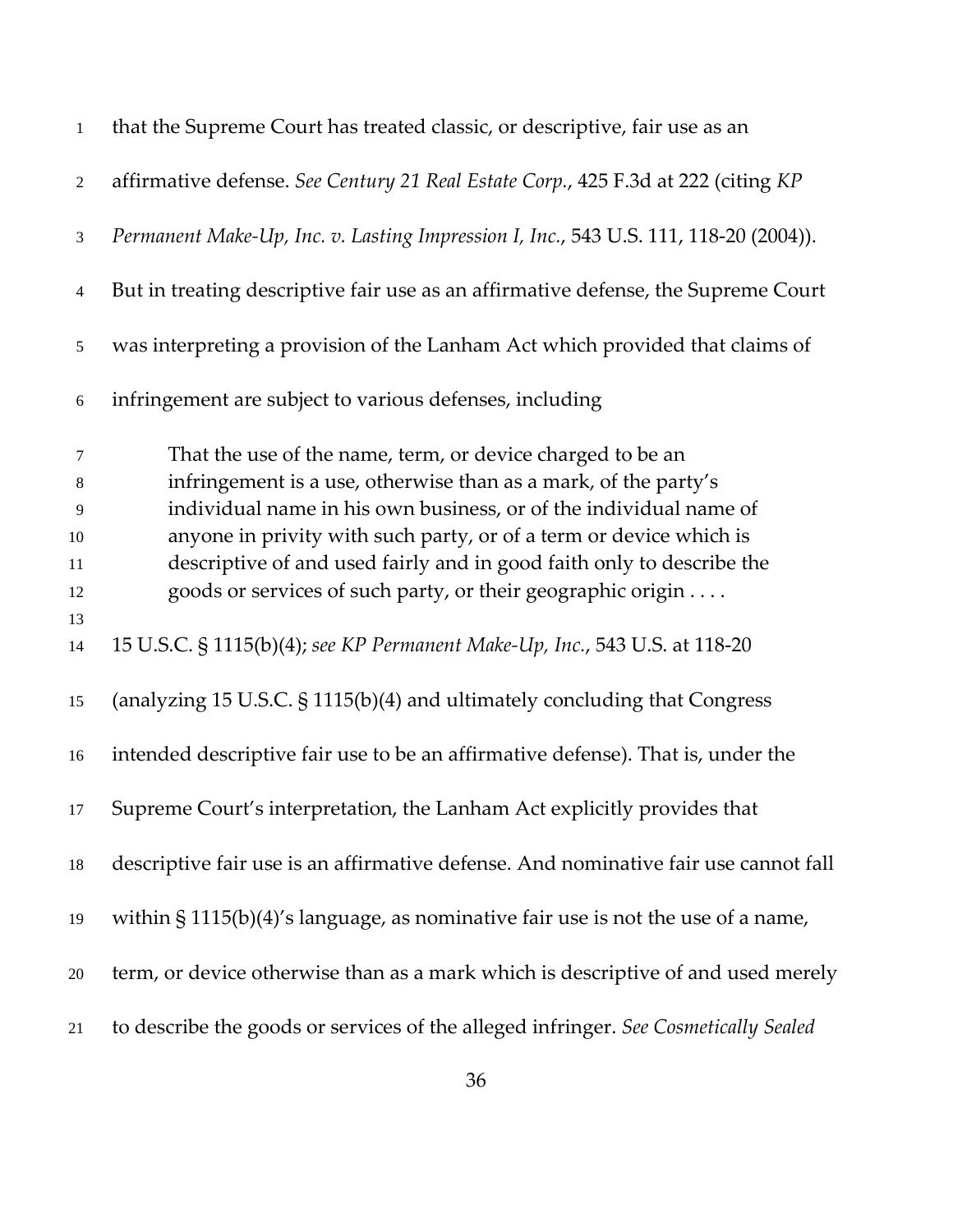| $\mathbf{1}$   | Indus., Inc. v. Chesebrough-Pond's USA Co., 125 F.3d 28, 30 (2d Cir. 1997) (finding  |
|----------------|--------------------------------------------------------------------------------------|
| $\sqrt{2}$     | descriptive fair use when the alleged infringer engaged in a "non-trademark use      |
| $\mathfrak{Z}$ | of words in their descriptive sense"). Nominative use involves using the mark at     |
| $\overline{4}$ | issue as a mark to specifically invoke the mark-holder's mark, rather than its use,  |
| $\mathfrak{S}$ | other than as a mark, to describe the alleged infringer's goods or services. If      |
| 6              | Congress had wanted nominative fair use to constitute an additional affirmative      |
| $\tau$         | defense, it would have provided as such. We therefore hold that nominative fair      |
| $8\,$          | use is not an affirmative defense to an infringement claim.                          |
| 9              | We turn next to the question of whether we should adopt a nominative fair            |
| 10             | use test, either to supplant or to replace the Polaroid test. Although we see no     |
| 11             | reason to replace the Polaroid test in this context, we also recognize that many of  |
| 12             | the Polaroid factors are a bad fit here and that we have repeatedly emphasized       |
| 13             | that the Polaroid factors are non-exclusive. And although we have not expressly      |
| 14             | rejected or accepted other circuits' nominative fair use tests, we "have recognized  |
| 15             | that a defendant may lawfully use a plaintiff's trademark where doing so is          |
| 16             | necessary to describe the plaintiff's product and does not imply a false affiliation |
| 17             | or endorsement by the plaintiff of the defendant." Tiffany (NJ) Inc., 600 F.3d at    |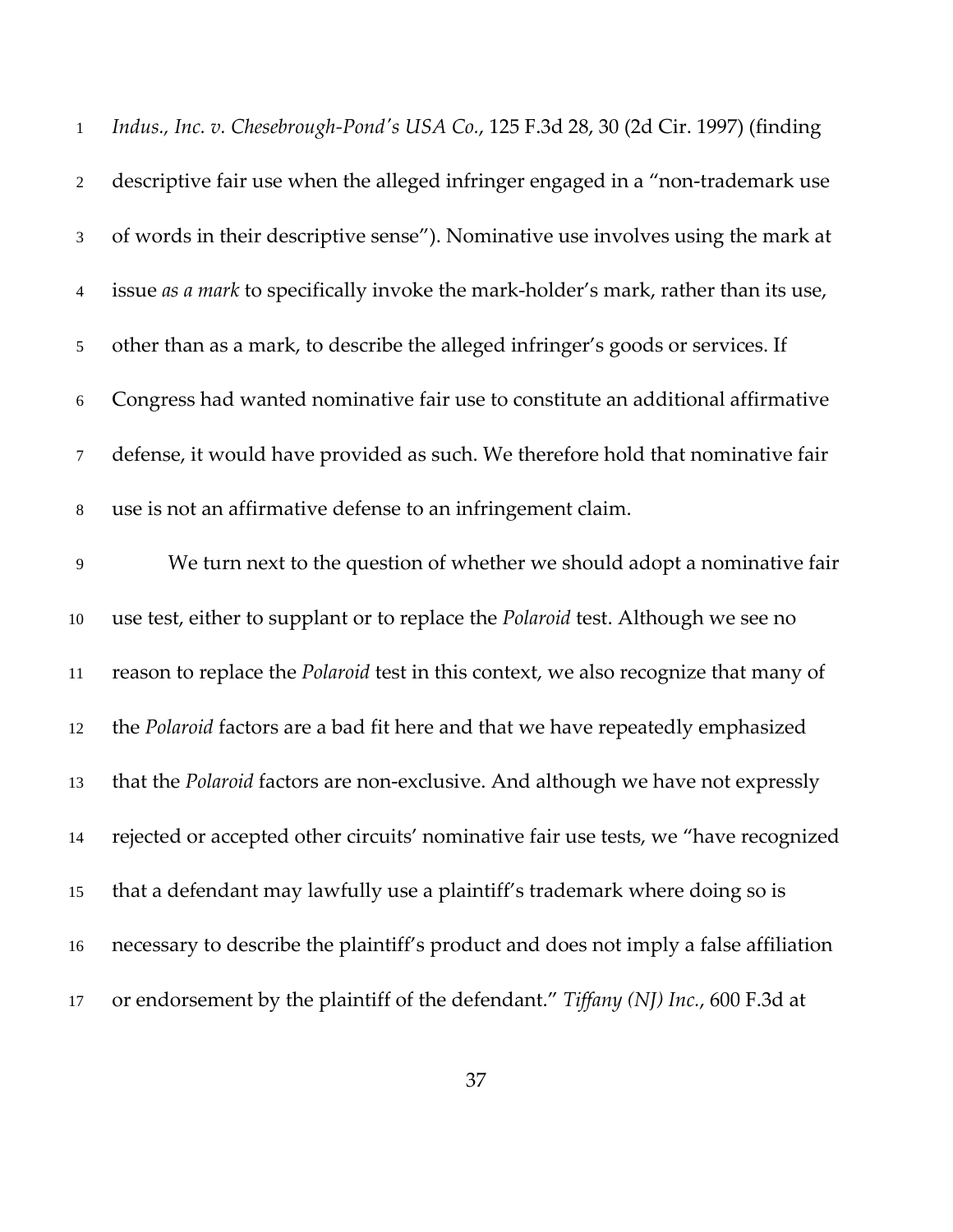102‐03. *See also Dow Jones & Co.*, 451 F.3d at 308 ("While a trademark conveys an exclusive right to the use of a mark in commerce in the area reserved, that right generally does not prevent one who trades a branded product from accurately describing it by its brand name, so long as the trader does not create confusion by implying an affiliation with the owner of the product.").

Because we believe that the nominative fair use factors will be helpful to a district court's analysis, we hold that, in nominative use cases, district courts are to consider the Ninth Circuit and Third Circuit's nominative fair use factors, in 9 addition to the *Polaroid* factors.<sup>6</sup> When considering a likelihood of confusion in nominative fair use cases, *in addition to* discussing each of the *Polaroid* factors, courts are to consider: (1) whether the use of the plaintiff's mark is necessary to describe both the plaintiff's product or service and the defendant's product or service, that is, whether the product or service is not readily identifiable without use of the mark; (2) whether the defendant uses only so much of the plaintiff's mark as is necessary to identify the product or service; and (3) whether the defendant did anything that would, in conjunction with the mark, suggest

 As we have emphasized with reference to the *Polaroid* factors, this combination of factors is not exclusive, and other factors may be considered where relevant.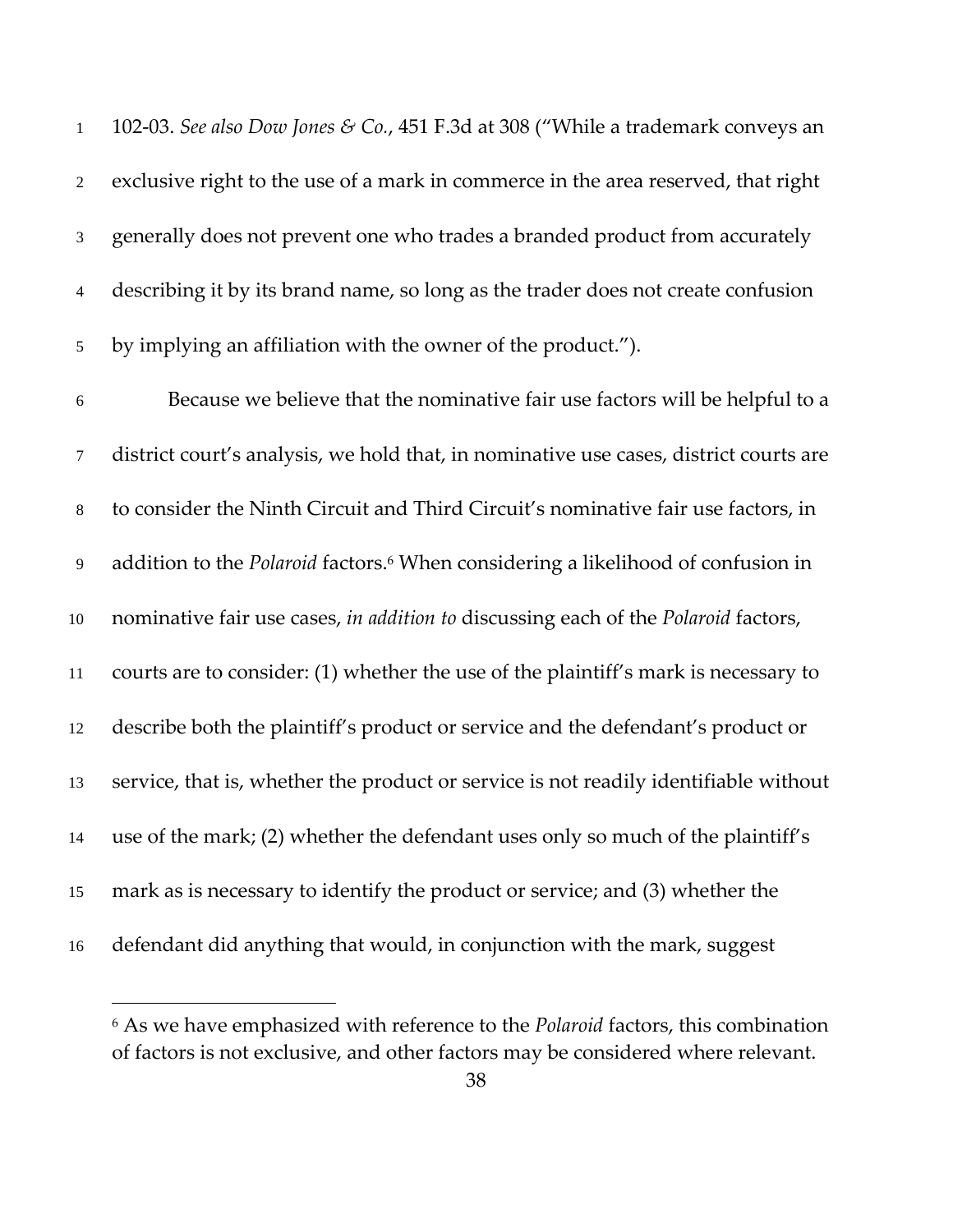| $\mathbf{1}$     | sponsorship or endorsement by the plaintiff holder, that is, whether the             |
|------------------|--------------------------------------------------------------------------------------|
| $\overline{2}$   | defendant's conduct or language reflects the true or accurate relationship           |
| 3                | between plaintiff's and defendant's products or services.                            |
| 4                | When assessing the second nominative fair use factor, courts are to                  |
| 5                | consider whether the alleged infringer "step[ped] over the line into a likelihood    |
| $\boldsymbol{6}$ | of confusion by using the senior user's mark too prominently or too often, in        |
| $\tau$           | terms of size, emphasis, or repetition." McCarthy § 23:11; see, e.g., PACCAR Inc. v. |
| $8\,$            | TeleScan Technologies, L.L.C., 319 F.3d 243, 256 (6th Cir. 2003) ("Using [the        |
| 9                | plaintiff's] trademarks in its domain names, repeating the marks in the main         |
| $10\,$           | titles of the web sites and in the wallpaper underlying the web sites, and           |
| 11               | mimicking the distinctive fonts of the marks go beyond using the marks 'as is        |
| 12               | reasonably necessary to identify' [the plaintiff's] trucks, parts, and dealers."),   |
| 13               | abrogated on other grounds by KP Permanent Make-Up, Inc., 543 U.S. at 116-17;        |
| 14               | Brother Records, Inc. v. Jardine, 318 F.3d 900, 908 (9th Cir. 2003) (considering the |
| 15               | fact that the defendant used the mark "The Beach Boys' more prominently and          |
| 16               | boldly" than the rest of its name "The Beach Boys Family and Friends" such that      |
| 17               | event organizers and members of the audience were confused about who was             |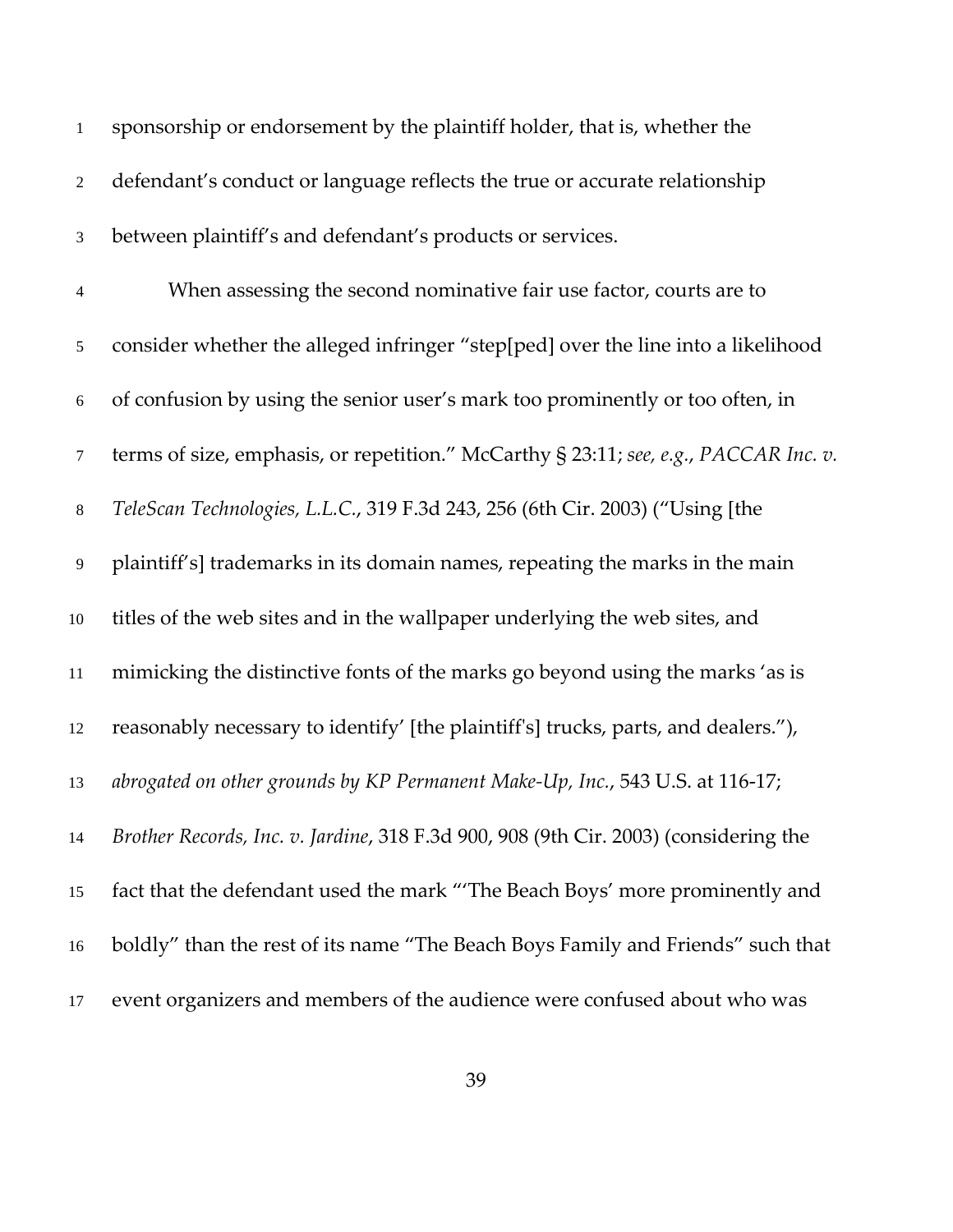| $\mathbf{1}$   | performing); Playboy Enters., Inc. v. Welles, 279 F.3d 796, 804 (9th Cir. 2002)       |
|----------------|---------------------------------------------------------------------------------------|
| $\overline{2}$ | (holding that defendant's repeated use of the abbreviation "PMOY '81" meaning         |
| $\mathfrak{Z}$ | "Playmate of the Year 1981" on the background/wallpaper of her website failed         |
| $\overline{4}$ | to establish nominative fair use because "[t]he repeated depiction of "PMOY '81'      |
| 5              | is not necessary to describe [the defendant]"), abrogated on other grounds by Miller  |
| 6              | v. Gammie, 335 F.3d 889 (9th Cir. 2003); cf. Swarovski Aktiengesellschaft v. Building |
| $\tau$         | No. 19, Inc., 704 F.3d 44, 51-52 (1st Cir. 2013) (reversing preliminary injunction    |
| $8\,$          | restricting discount retailer from using large size font in advertising sale of       |
| $\overline{9}$ | "Swarovski" crystal figurines because lower court erred by assuming that retailer     |
| $10\,$         | used "more of the mark than necessary" without determining if large size font         |
| 11             | was likely to cause consumer confusion).                                              |
| 12             | Additionally, when considering the third nominative fair use factor, courts           |
| 13             | must not, as the district court did here, consider only source confusion, but         |
| 14             | rather must consider confusion regarding affiliation, sponsorship, or                 |
| 15             | endorsement by the mark holder. See Courtenay Commc'ns Corp. v. Hall, 334 F.3d        |
| 16             | 210, 213 n.1 (2d Cir. 2003) (vacating dismissal of Lanham Act claims and holding      |
| 17             | nominative fair use did not supply alternative grounds for dismissal because          |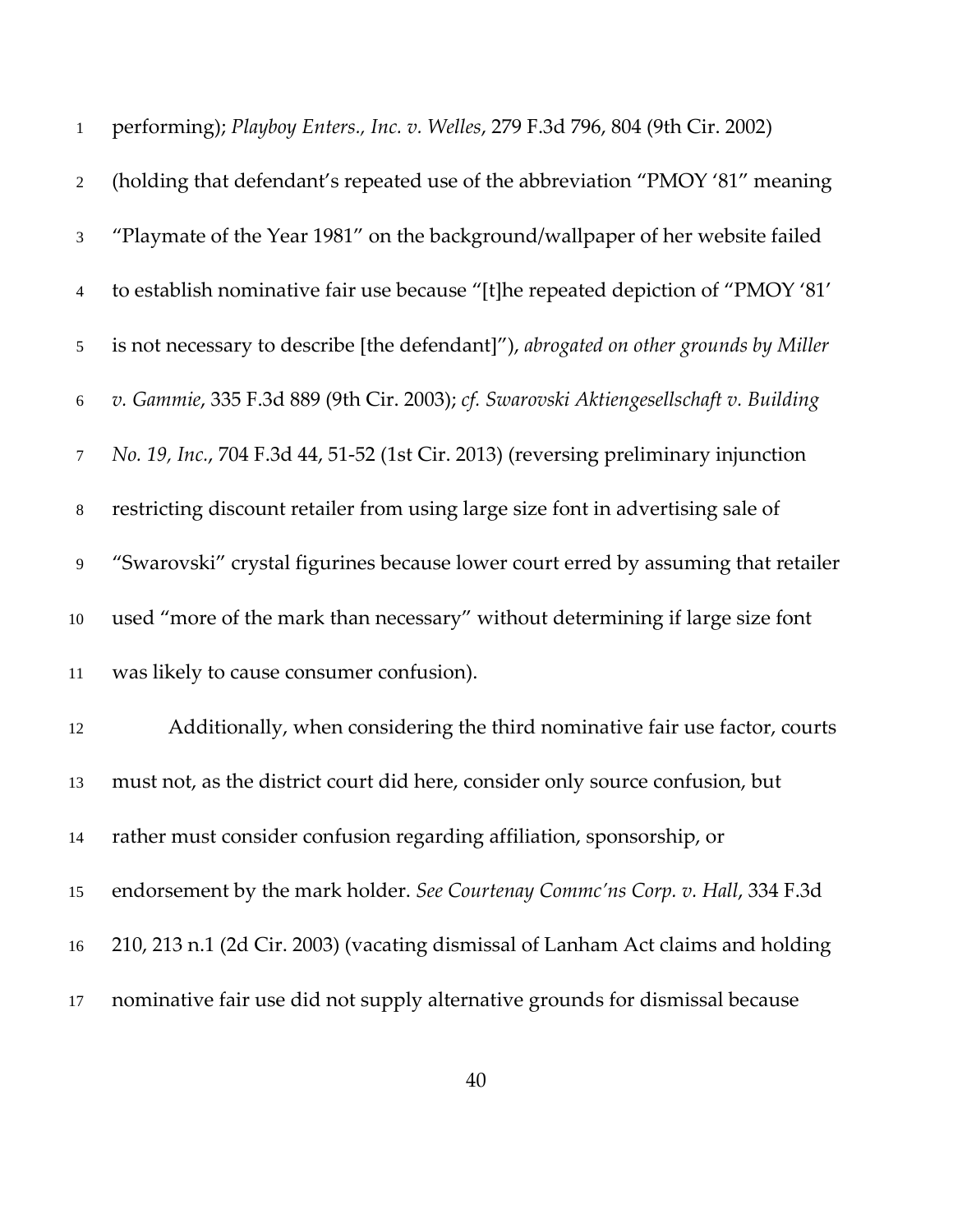| $\mathbf{1}$    | defendant's "hyperlink connection to a page of endorsements suggests                            |
|-----------------|-------------------------------------------------------------------------------------------------|
| 2               | affiliation, sponsorship, or endorsement by" the plaintiff (internal quotation                  |
| 3               | marks omitted)).                                                                                |
| $\overline{4}$  | We therefore remand for reconsideration of the <i>Polaroid</i> factors in addition              |
| $5\overline{)}$ | to the nominative fair use factors, keeping in mind the numerous types of                       |
| 6               | confusion that are relevant to an infringement analysis other than mere source                  |
| $\tau$          | confusion and the numerous ways in which a certification mark may be                            |
| $8\,$           | infringed.7                                                                                     |
| 9               | <b>Remaining Claims</b><br>III.                                                                 |
|                 |                                                                                                 |
| 10              | We now turn to ISC <sup>2'</sup> s remaining claims. First, we affirm the district              |
| 11              | court's ruling on ISC <sup>2'</sup> s trademark dilution claims, which was not challenged on    |
| 12              | appeal. ISC <sup>2</sup> argues that the district court's rulings on the other claims-the false |
| 13              | designation of origin and the CUTPA claims-should be vacated for the same                       |
| 14              | reasons as the court's ruling on the infringement claims. We agree. The district                |
| 15              | court decided the false designation of origin claims in the same erroneous                      |
| 16              | manner in which it decided the infringement claims, and its ruling must                         |

 $^7$  The district court may, in its discretion, invite further briefing on these issues before ruling again on summary judgment.